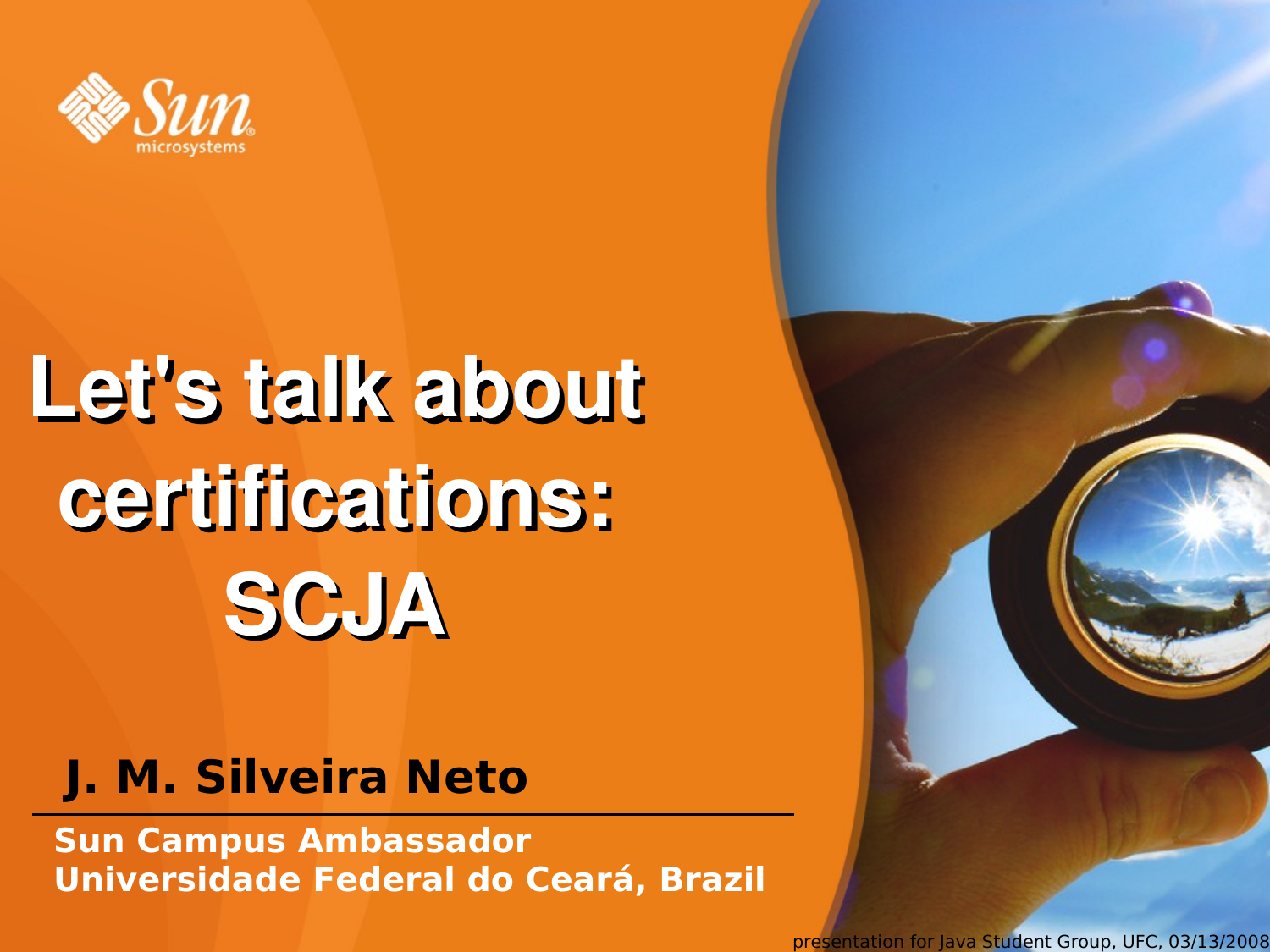

#### **Agenda**



What/Why/How

Sun Certifications

Java Certification

Solaris Operating System

**SCJA** 

Resources

Mock Exam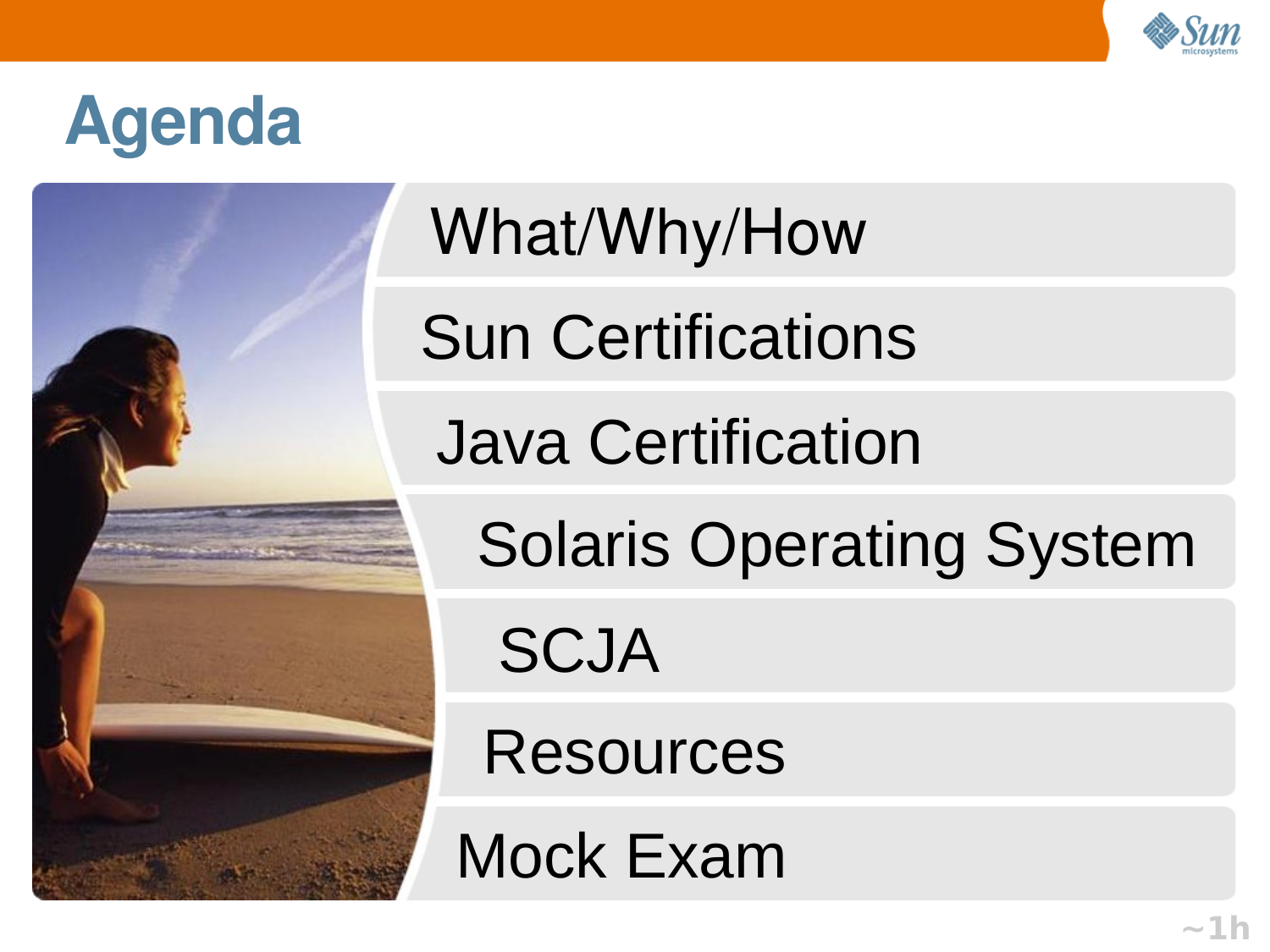

#### **What is a certification?**

A designation earned by a person to demonstrates you have the competency, dedication and thrust that is valued in the highly competitive technology field.

> **more info:<http://www.sun.com/training/certification/index.xml> http://en.wikipedia.org/wiki/Professional\_certification**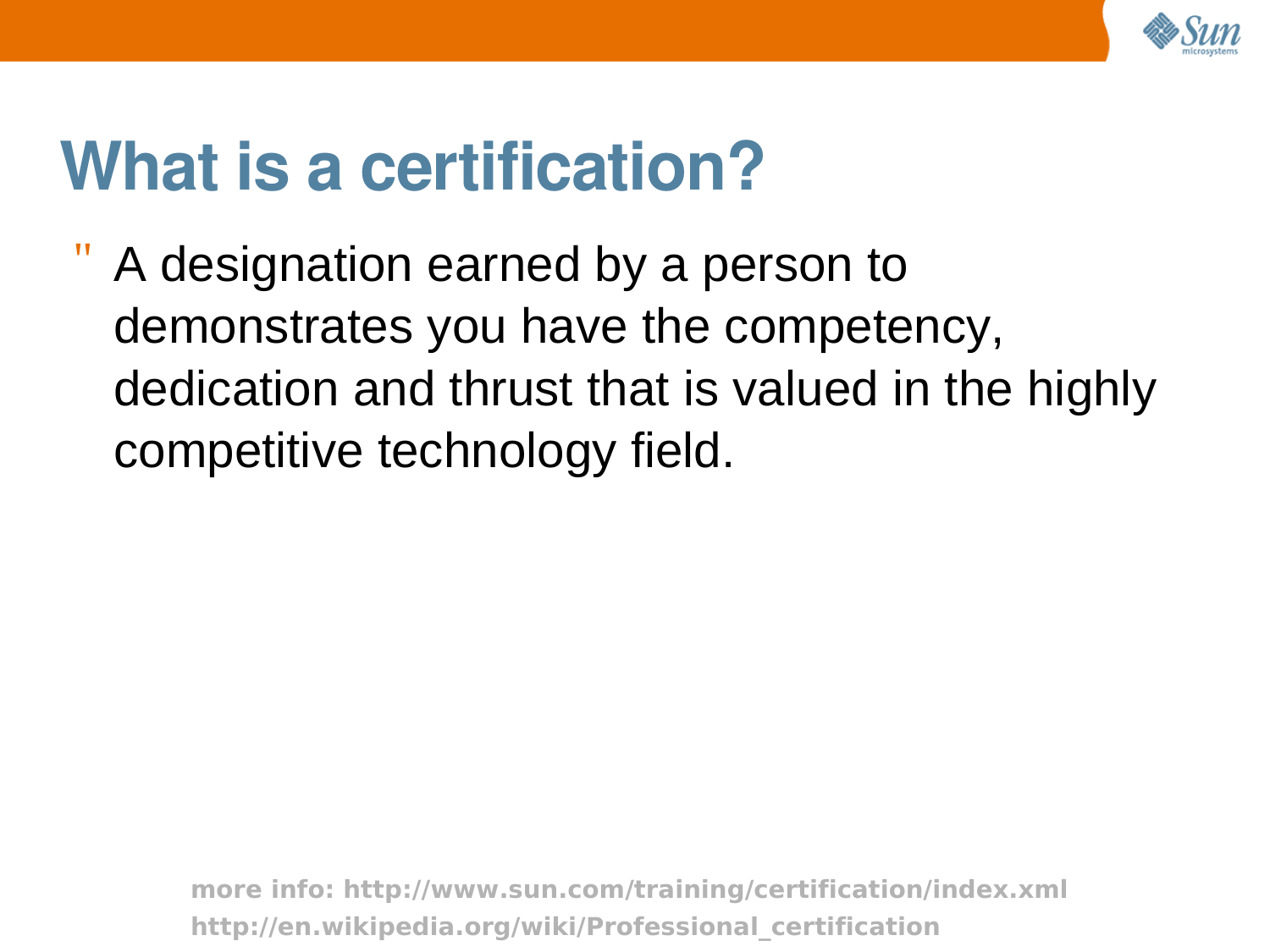

#### **Why Get Certified?**

- **Knowledge**
- Differential CV/Resume
- **Industry Recognized**
- Academic Recognized
- **Salary**

**more info: http://www.sun.com/training/certification/why\_individual.html**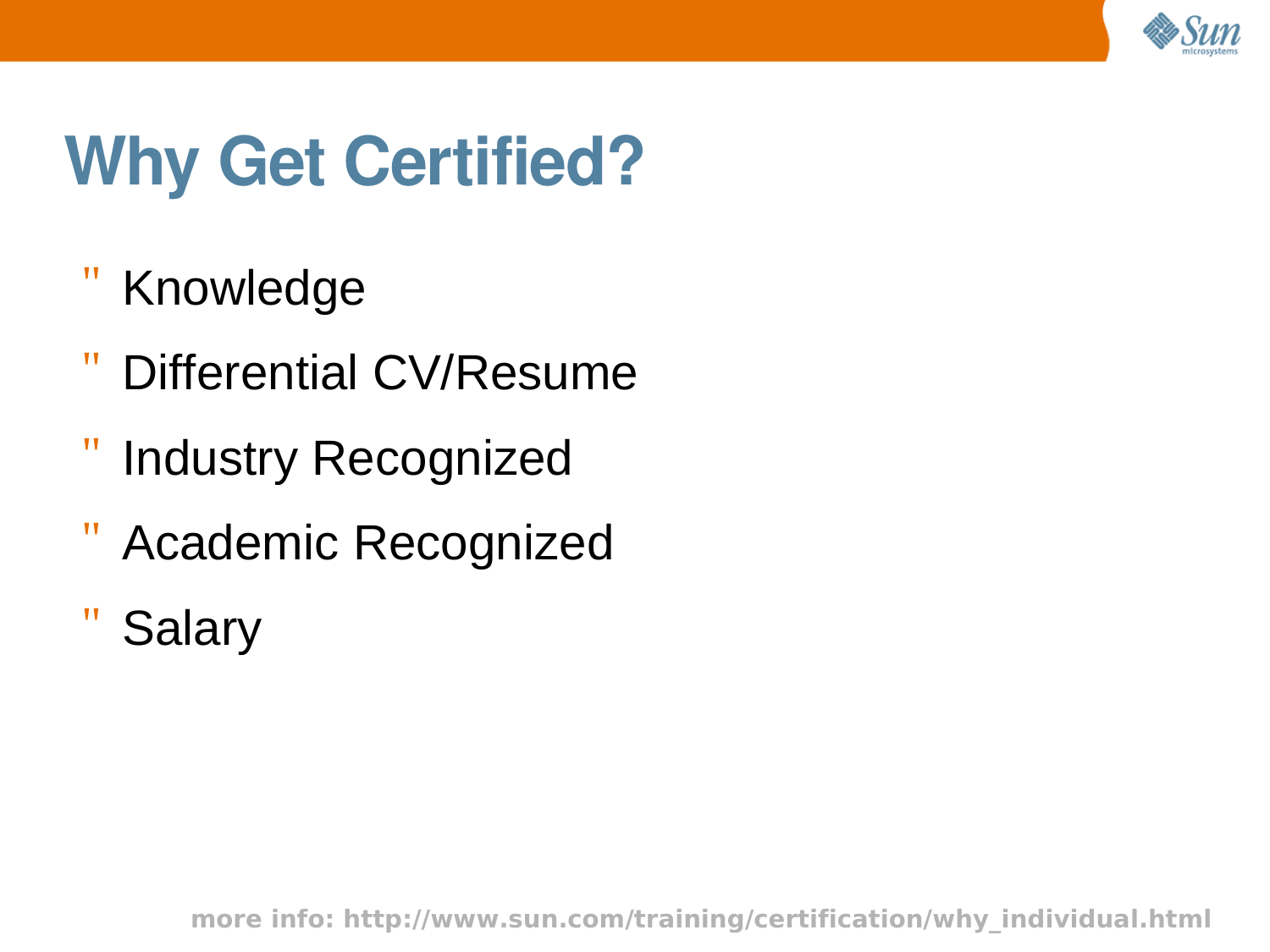

#### **Why Get Certified?**



CertMag's 2006 Salary Survey

**more info:**

**http://www.certmag.com/articles/templates/CM\_gen\_Article\_template.asp?articleid=2479&zoneid=224**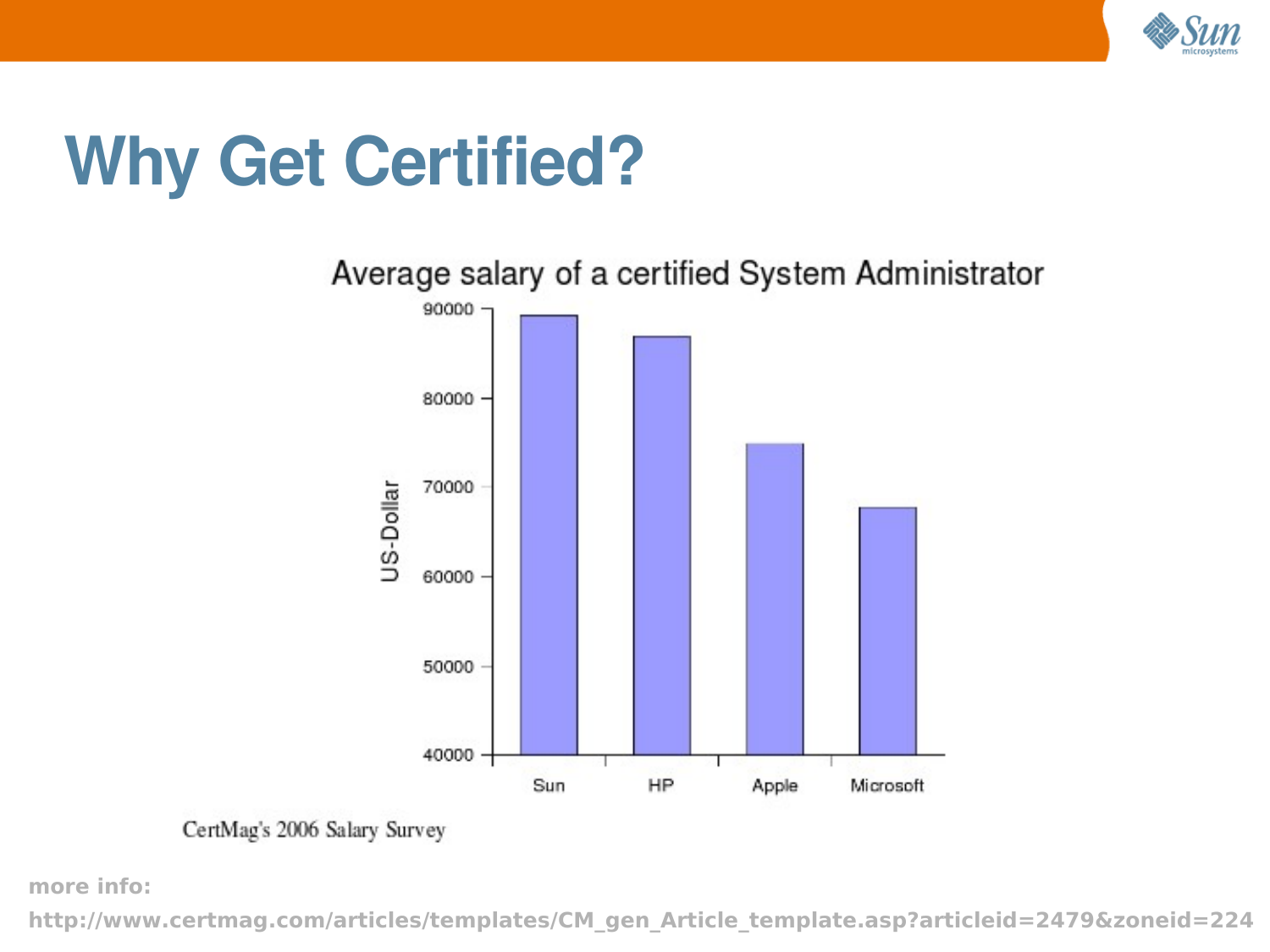

#### **How get a certification?**

- " You need to pass a exam for the certification you want to get certified.
- " Depending on the type, the exam can be a project, a multiple choice exam or essay.
- " Once exam vouchers are purchased you have up to one year from the date of purchase to use it.
- " Authorized Prometric Testing Center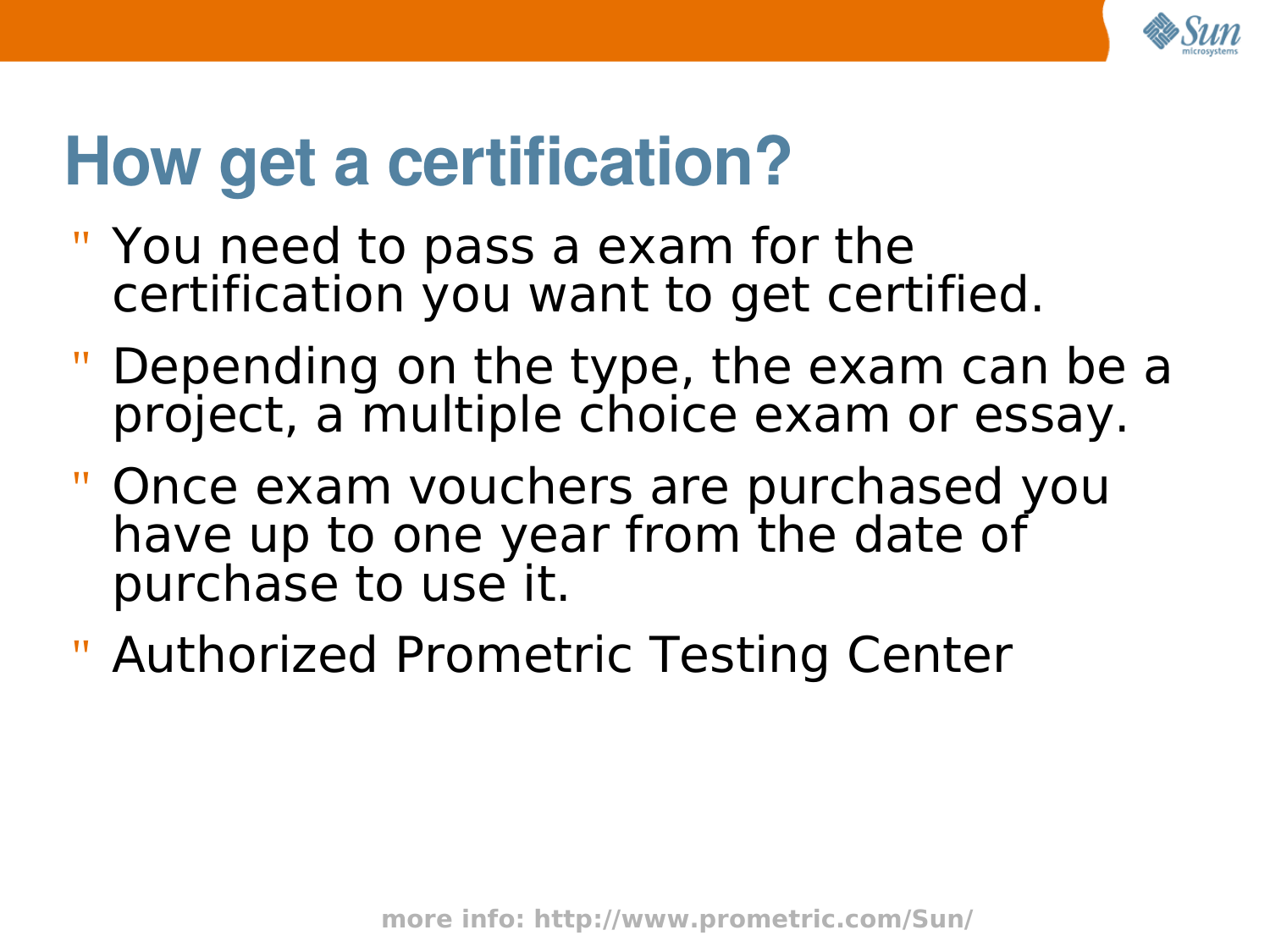

### **Sun Certifications**

- " World-wide recognized
- $" \sim 500,000$  certificates
- " Java Technology
- " Solaris Operating System
- " Sun Cluster
- " Java CAPS

**more info:<http://www.sun.com/training/certification/500k.xml> http://www.sun.com/training/certification/**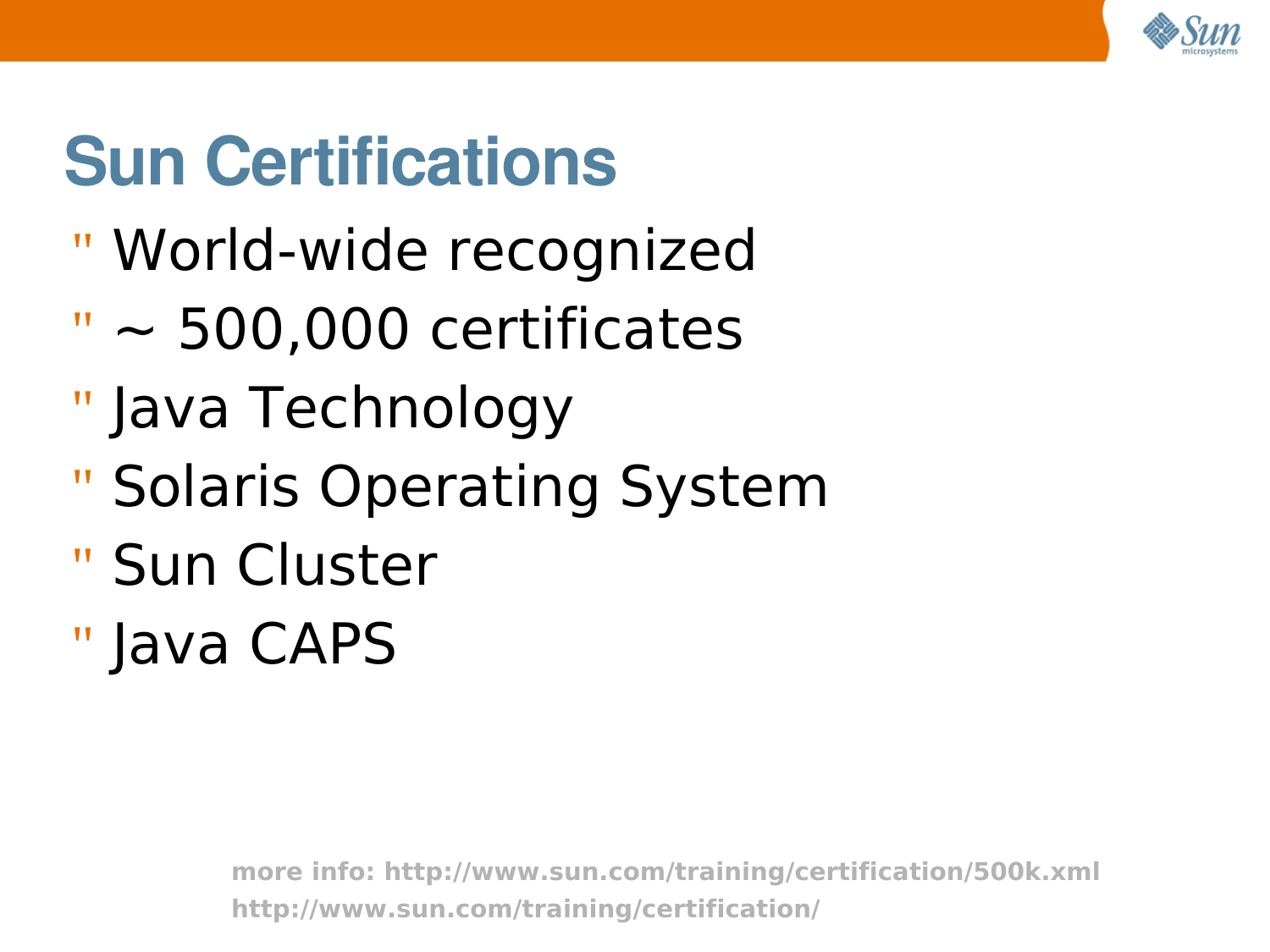

#### **Java Certification**



**more info: http://www.sun.com/training/certification/java/**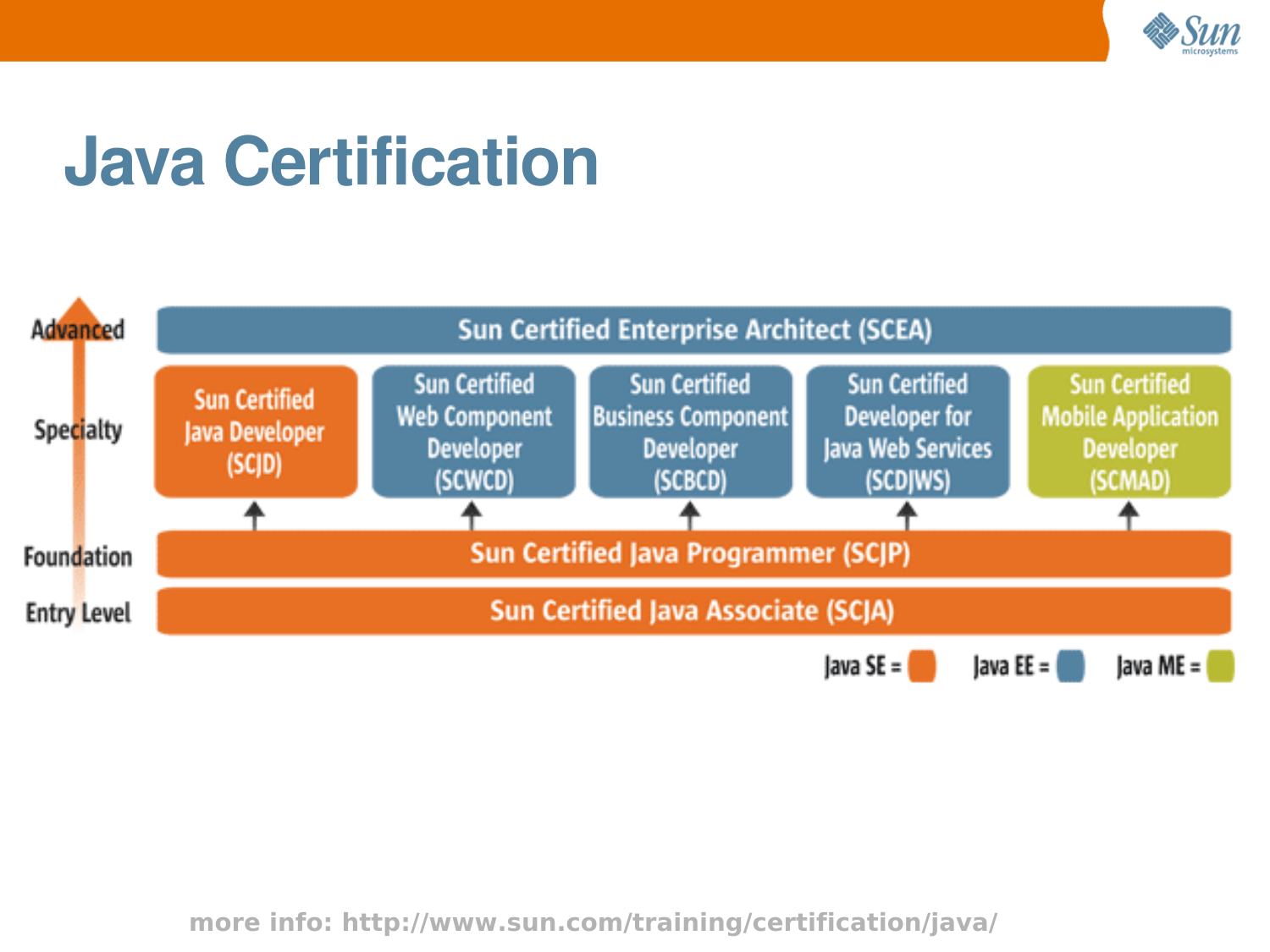

### **Solaris Operating System**



Solaris  $OS =$ 

**more info: http://www.sun.com/training/certification/solaris/**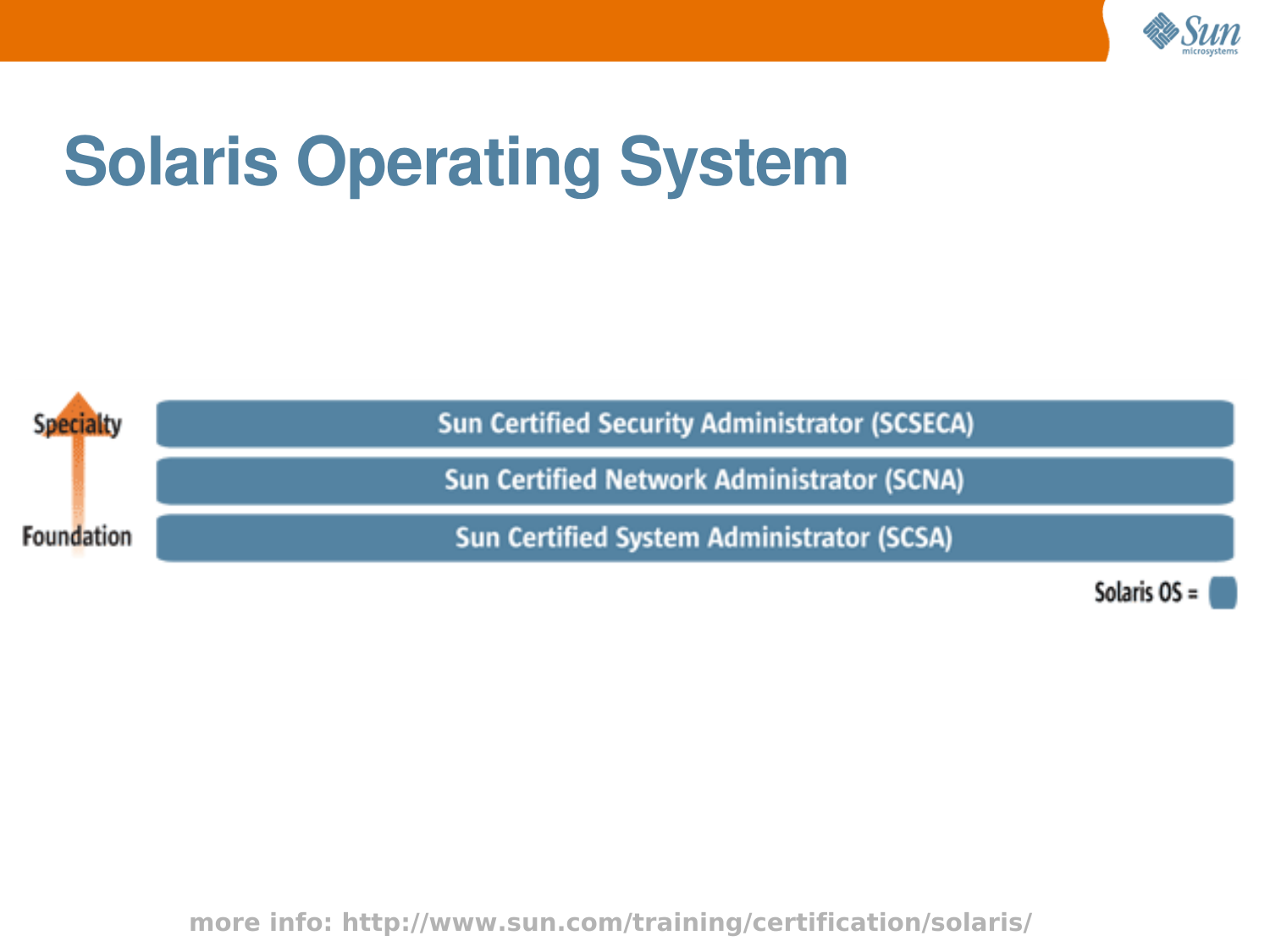

#### **Sun Certified Java Associate (SCJA)**

- An ideal entry into an application development or a software project management career using Java technologies.
- It validates basic knowledge of OO concepts, the Java programming language and general knowledge of Java platforms and technologies.
- Exam type: Multiple choice and Drag and Drop.
- " Number of questions: 51.
- " Pass score: 68% (35 of 51 questions).
- " Time limit: 115 minutes.
- Languages: English, Japanese, Chinese (Traditional or Simplified), German, Korean, Brazilian Portuguese or Spanish.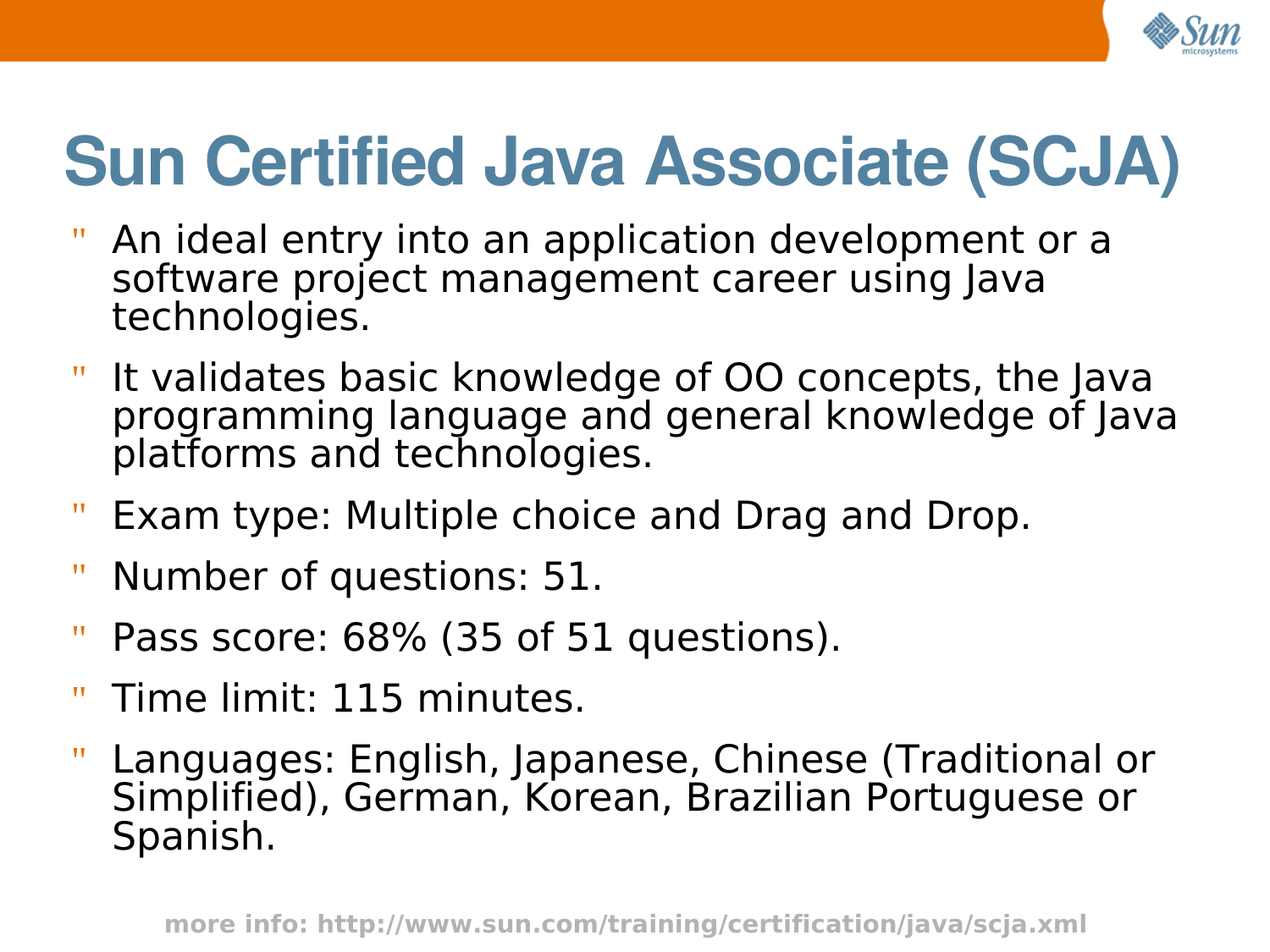

#### **SCJA Exam Objectives**

- " **Section 1:** Fundamental Object-Oriented Concepts
- " **Section 2:** UML Representation of Object-Oriented Concepts
- " **Section 3:** Java Implementation of Object-Oriented Concepts
- " **Section 4:** Algorithm Design and Implementation
- " **Section 5:** Java Development Fundamentals
- " **Section 6:** Java Platforms and Integration Technologies
- " **Section 7**: Client Technologies
- " **Section 8:** Server Technologies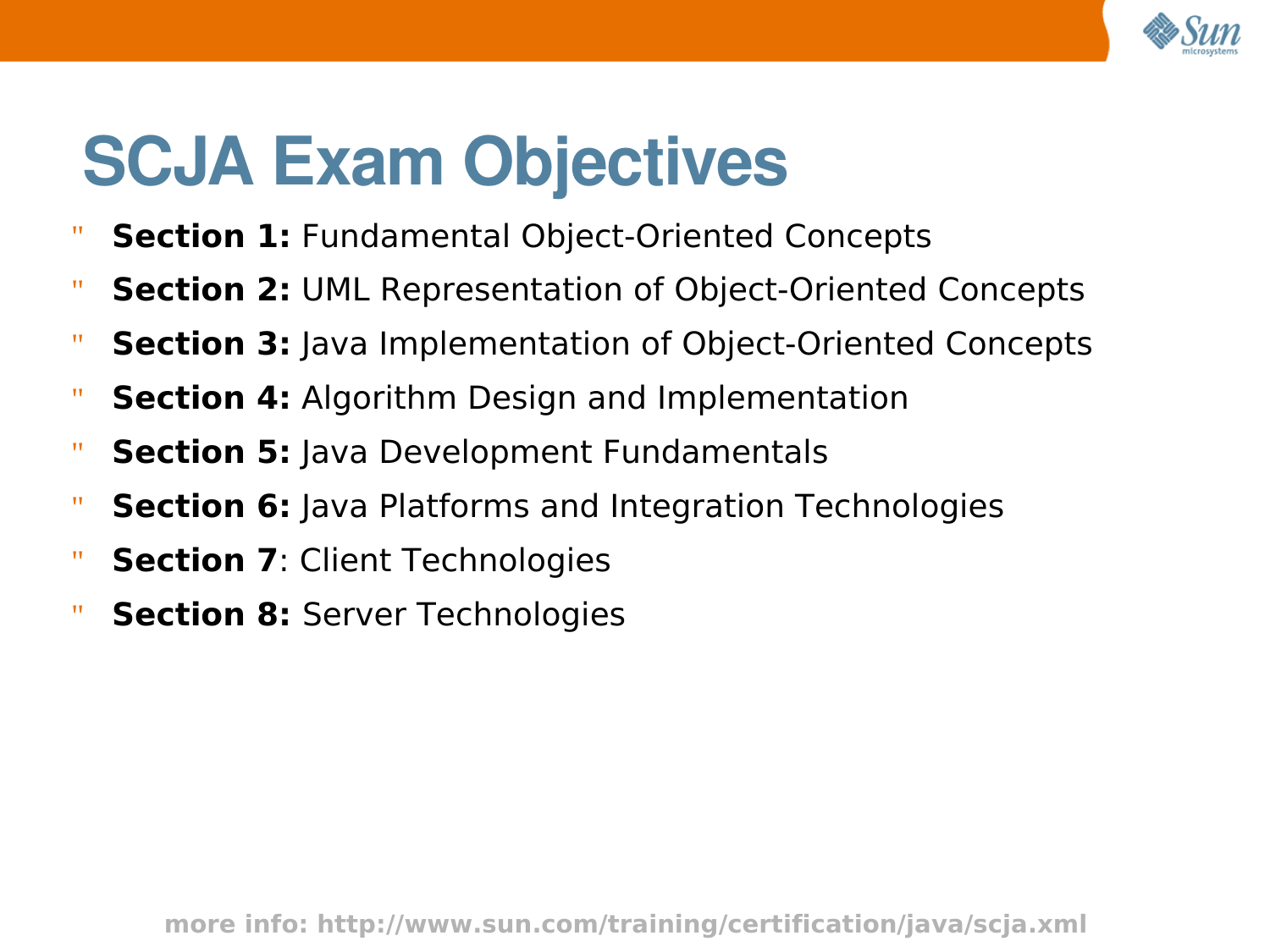

## **1. Fundamental Object-Oriented Concepts**

- " Describe, compare, and contrast primitives (integer, floating point, boolean, and character), enumeration types, and objects.
- " Describe, compare, and contrast concrete classes, abstract classes, and interfaces, and how inheritance applies to them.
- " Describe, compare, and contrast class compositions, and associations (including multiplicity: (one-to-one, one-to-many, and many-to-many), and association navigation.
- " Describe information hiding (using private attributes and methods), encapsulation, and exposing object functionality using public methods; and describe the JavaBeans conventions for setter and getter methods.
- " Describe polymorphism as it applies to classes and interfaces, and describe and apply the "program to an interface" principle.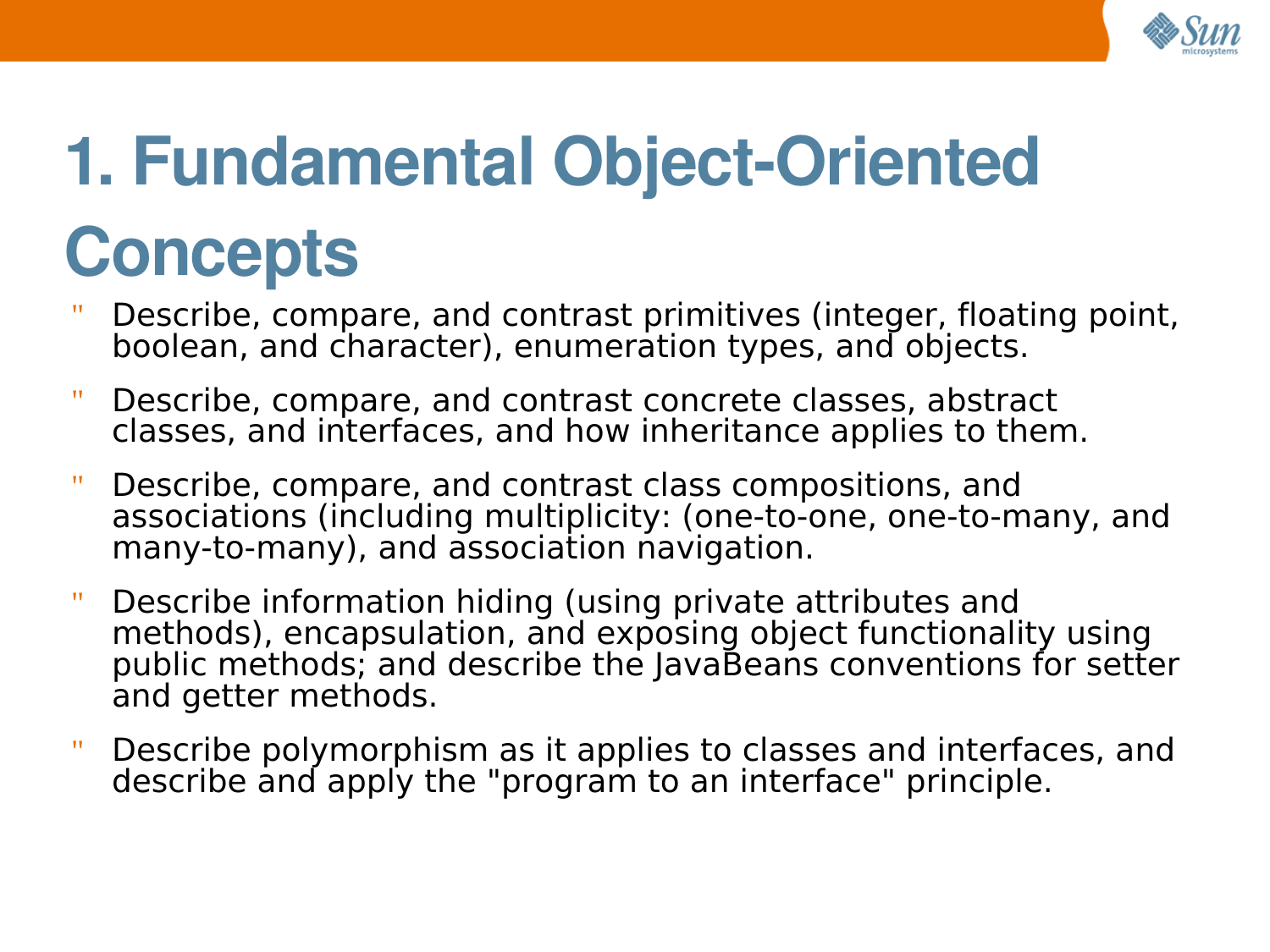

## **2. UML Representation of Object-Oriented Concepts**

- " Recognize the UML representation of classes, (including attributes and operations, abstract classes, and interfaces), the UML representation of inheritance (both implementation and interface), and the UML representation of class member visibility modifiers  $(-/$ private and  $+/$ public).
- " Recognize the UML representation of class associations, compositions, association multiplicity indicators, and association navigation indicators.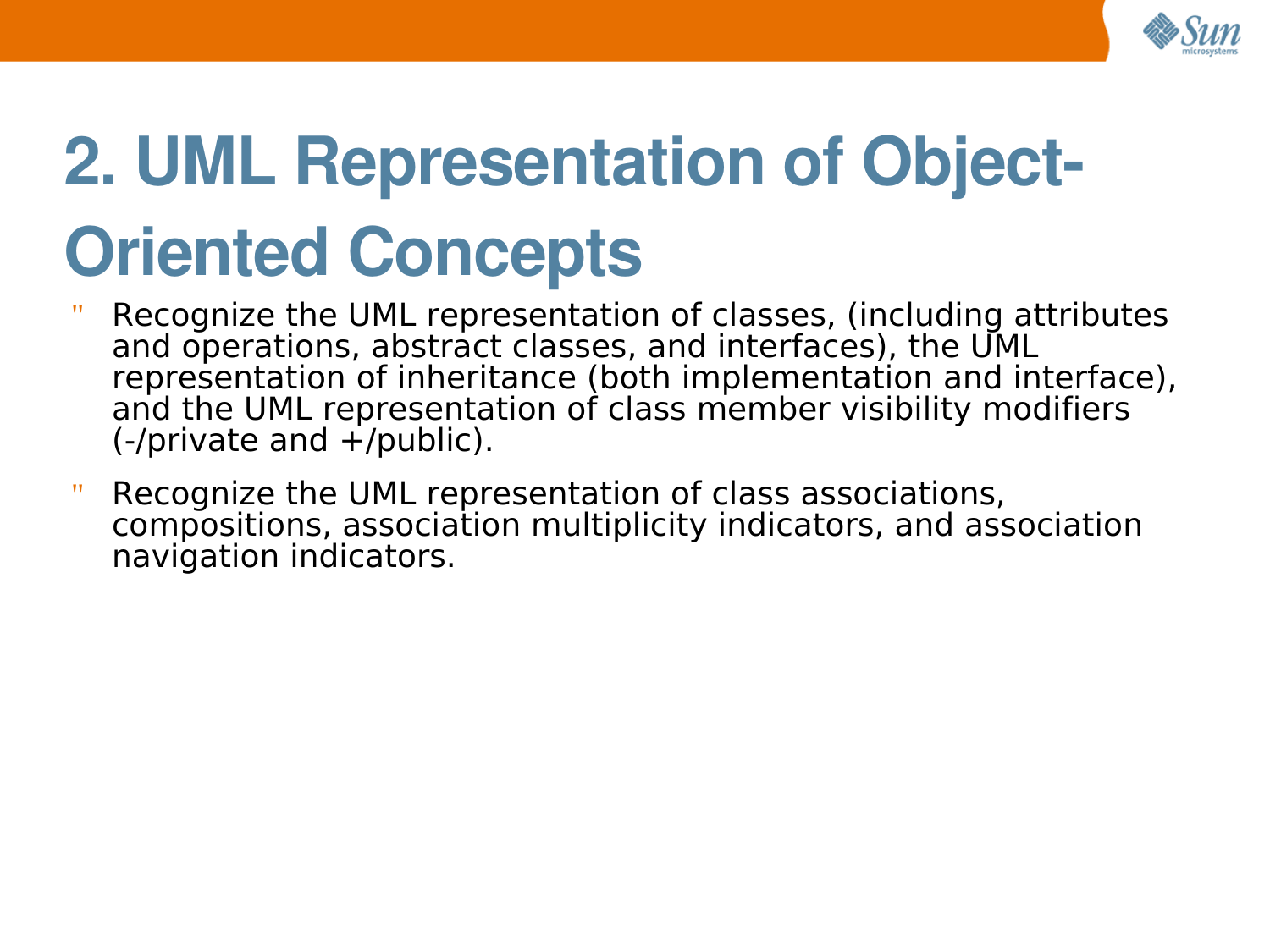

## **3. Java Implementation of Object-Oriented Concepts**

- " Notes: code examples may use the 'new' operator.
- " Develop code that uses primitives, enumeration types, and object references, and recognize literals of these types.
- " Develop code that declares concrete classes, abstract classes, and interfaces, code that supports implementation and interface inheritance, code that declares instance attributes and methods, and code that uses the Java access modifiers: private and public.
- " Develop code that implements simple class associations, code that implements multiplicity using arrays, and recognize code that implements compositions as opposed to simple associations, and code that correctly implements association navigation.
- " Develop code that uses polymorphism for both classes and interfaces, and recognize code that uses the "program to an interface" principle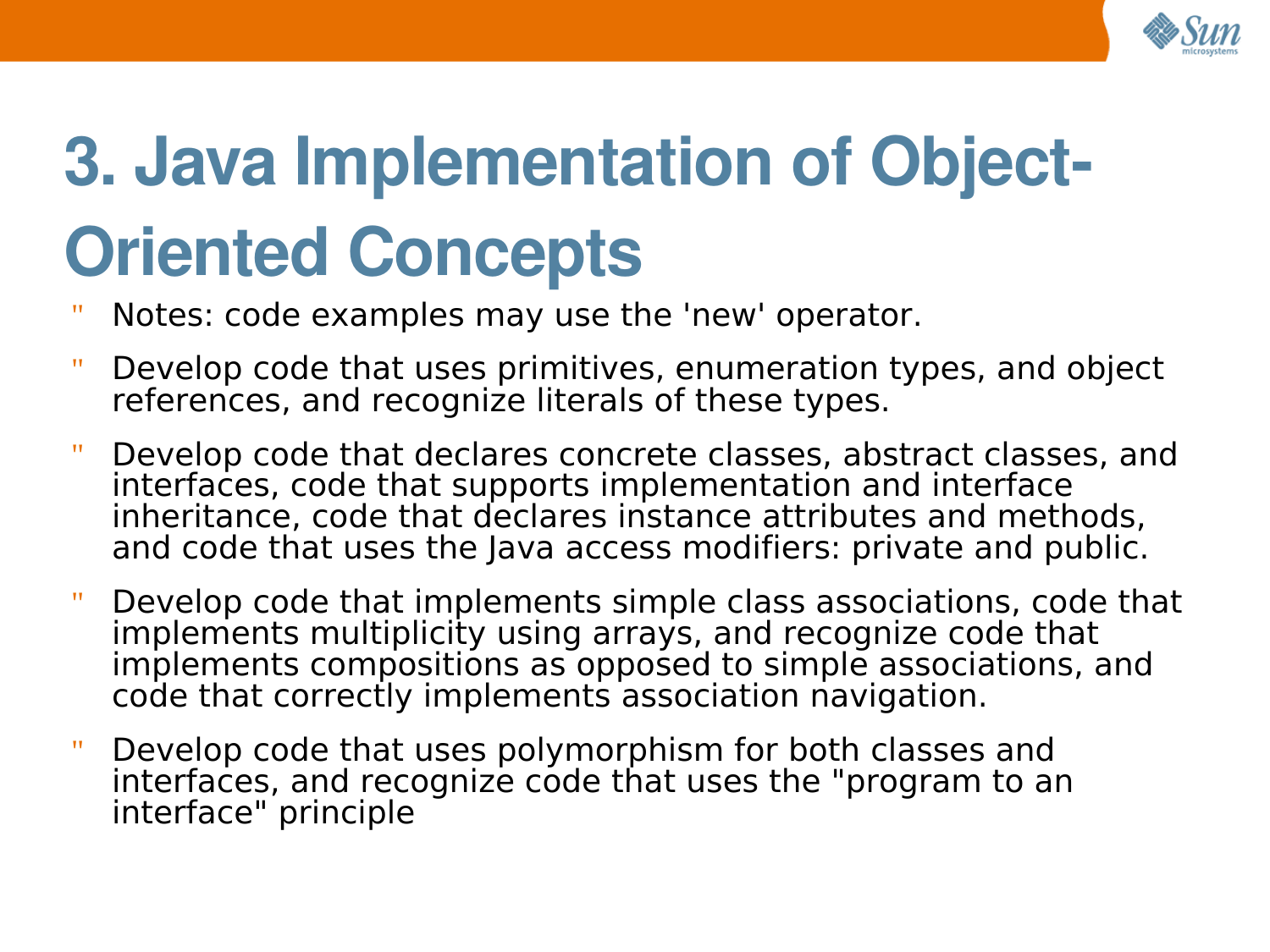

## **4. Algorithm Design and Implementation**

- Describe, compare, and contrast these three fundamental types of statements: assignment, conditional, and iteration, and given a description of an algorithm, select the appropriate type of statement to design the algorithm.
- " Given an algorithm as pseudo-code, determine the correct scope for a variable used in the algorithm, and develop code to declare variables in any of the following scopes: instance variable, method parameter, and local variable.
- " Given an algorithm as pseudo-code, develop method code that implements the algorithm using conditional statements (if and switch), iteration statements (for, for-each, while, and do-while), assignment statements, and break and continue statements to control the flow within switch and iteration statements.
- " Given an algorithm with multiple inputs and an output, develop method code that implements the algorithm using method parameters, a return type, and the return statement, and recognize the effects when object references and primitives are passed into methods that modify them.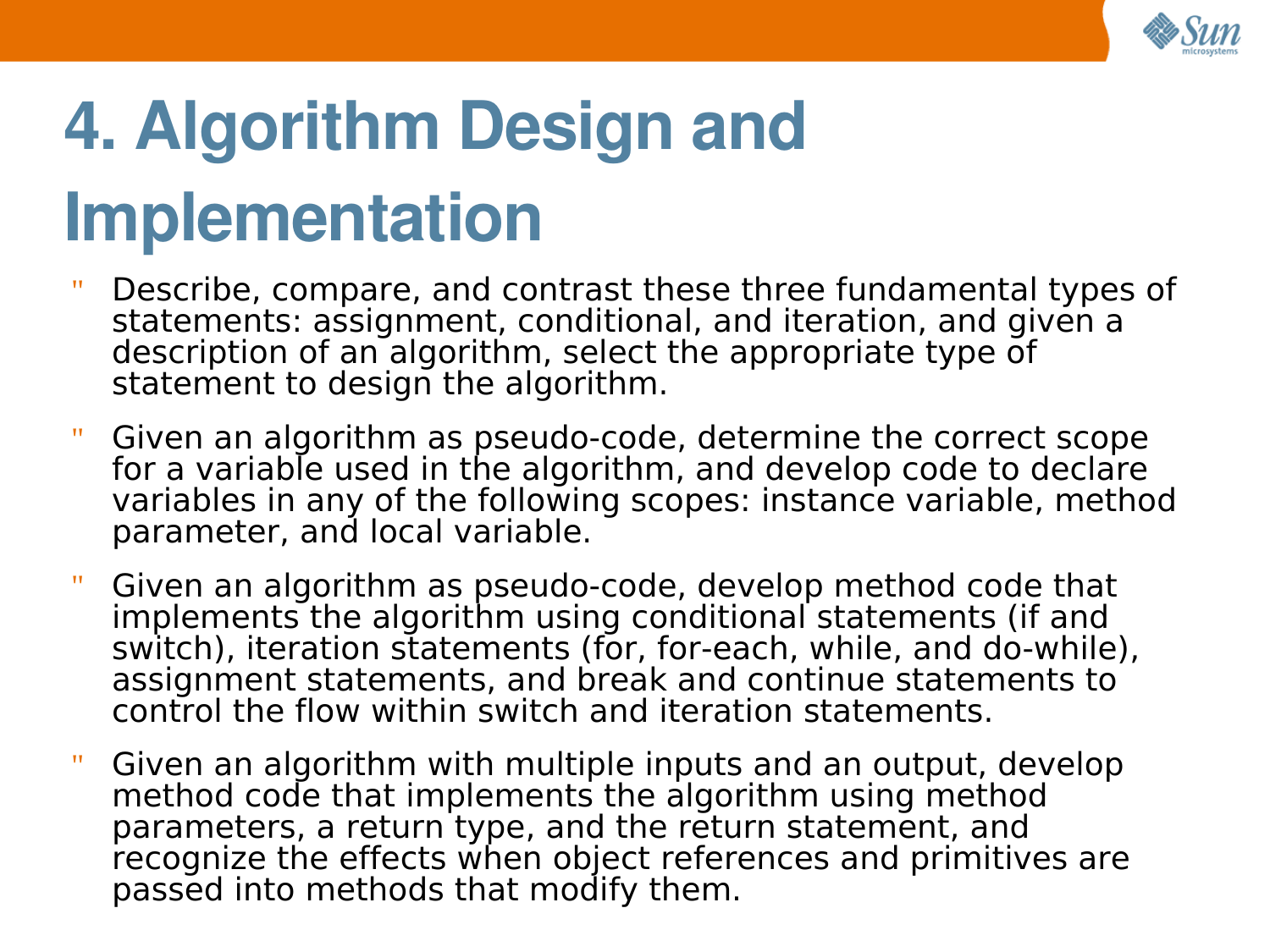

## **4. Algorithm Design and Implementation (cont.)**

- " Given an algorithm as pseudo-code, develop code that correctly applies the appropriate operators including assignment operators (limited to:  $=$ ,  $+$  $=$ ,  $-$ ), arithmetic operators (limited to:  $+$ ,  $-$ ,  $*$ , /, %,  $++$ ,  $--$ ), relational operators (limited to:  $<$ ,  $<=$ ,  $>$ ,  $>=$ ,  $==$ ,  $!=$ ), logical operators (limited to: !, &&, ||) to produce a desired result. Also, write code that determines the equality of two objects or two primitives.
- " Develop code that uses the concatenation operator  $(+)$ , and the following methods from class String: charAt, indexOf, trim, substring, replace, length, startsWith, and endsWith.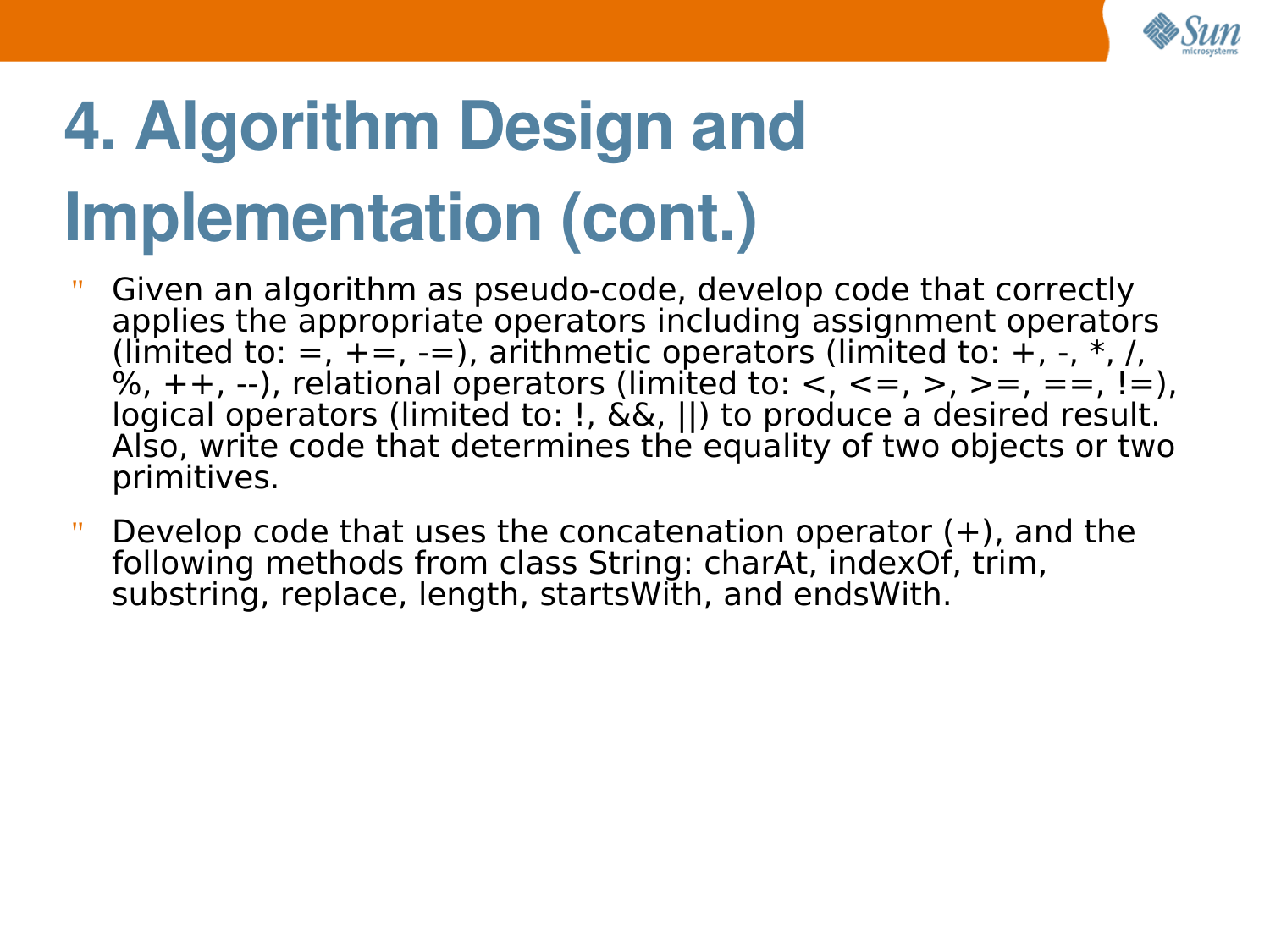

#### **5. Java Development Fundamentals**

- " Describe the purpose of packages in the Java language, and recognize the proper use of import and package statements.
- " Demonstrate the proper use of the "javac" command (including the command-line options: -d and –classpath), and demonstrate the proper use of the "java" command (including the commandline options: -classpath, -D and –version).
- " Describe the purpose and types of classes for the following Java packages: java.awt, javax.swing, java.io, java.net, java.util.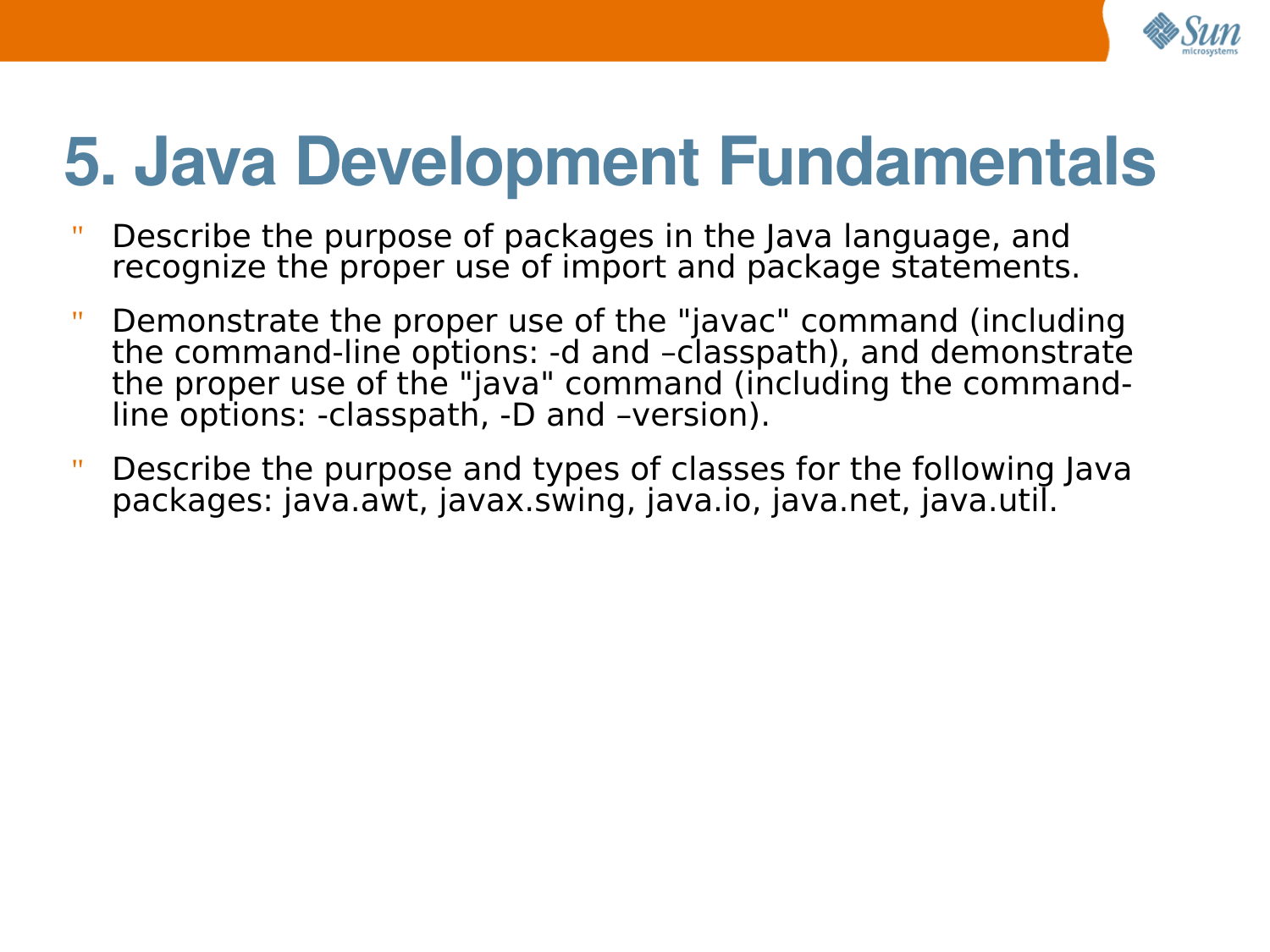

### **6. Java Platforms and Integration**

#### **Technologies**

- " Distinguish the basic characteristics of the three Java platforms: J2SE, J2ME, and J2EE, and given a high-level architectural goal, select the appropriate Java platform or platforms.
- " Describe at a high level the benefits and basic characteristics of RMI.
- " Describe at a high level the benefits and basic characteristics of JDBC, SQL, and RDBMS technologies.
- " Describe at a high level the benefits and basic characteristics of JNDI, messaging, and JMS technologies.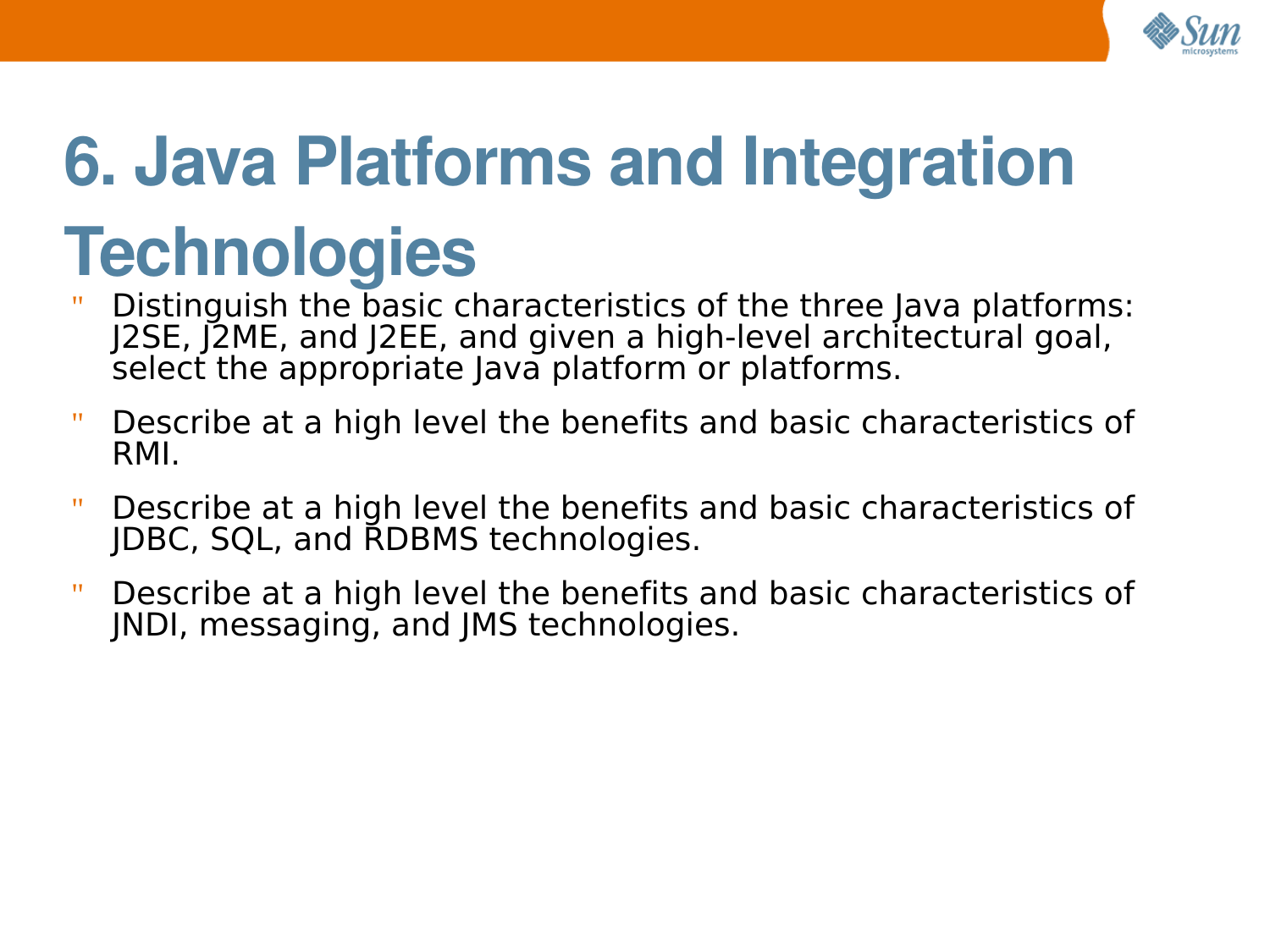

#### **7. Client Technologies**

- " Describe at a high level the basic characteristics, benefits and drawbacks of creating thin-clients using HTML and JavaScript and the related deployment issues and solutions.
- " Describe at a high level the basic characteristics, benefits, drawbacks, and deployment issues related to creating clients using J2ME midlets.
- " Describe at a high level the basic characteristics, benefits, drawbacks, and deployment issues related to creating fat-clients using Applets.
- " Describe at a high level the basic characteristics, benefits, drawbacks, and deployment issues related to creating fat-clients using Swing.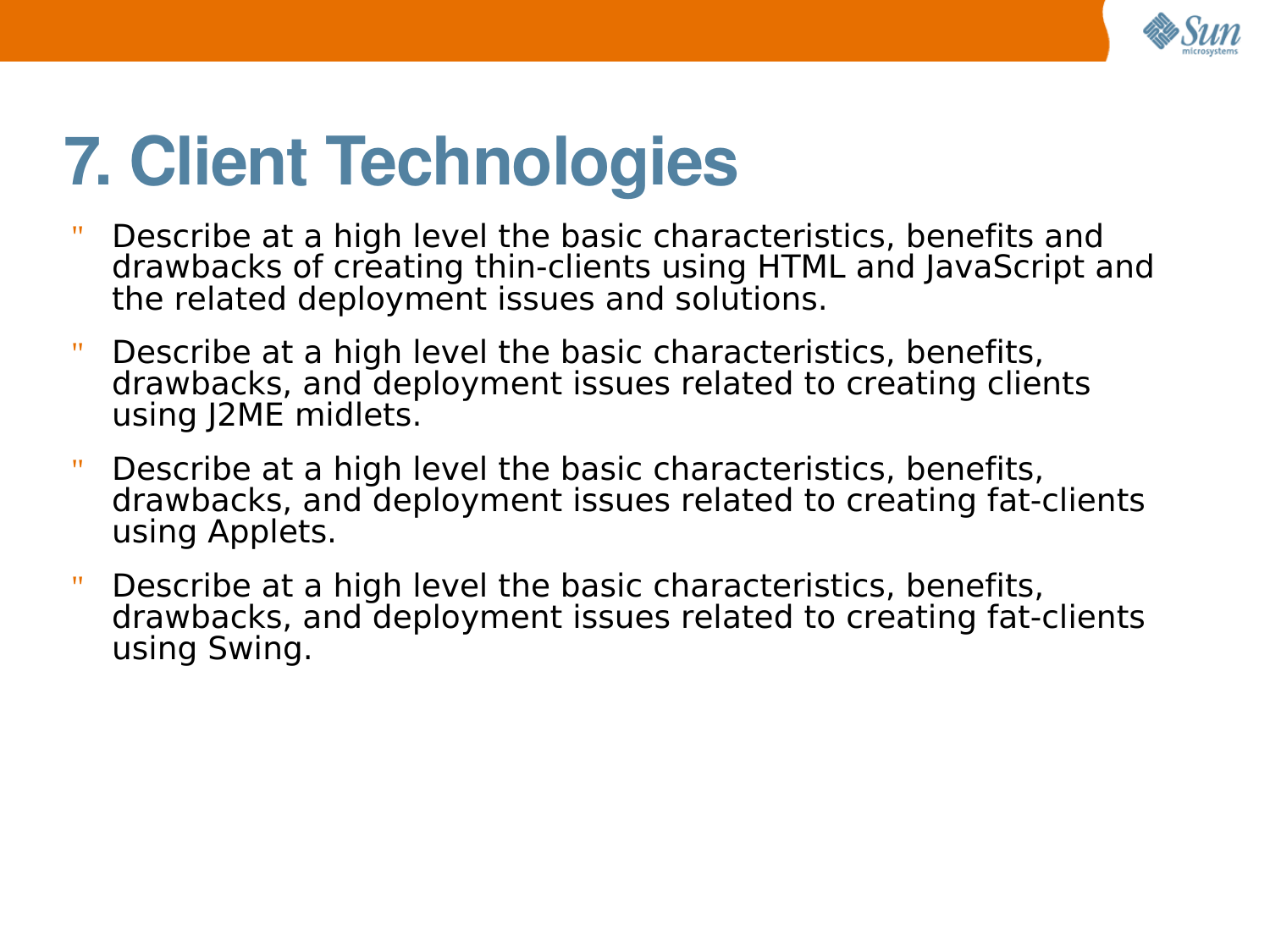

#### **8. Server Technologies**

- " Describe at a high level the basic characteristics of: EJB, servlets, JSP, JMS, JNDI, SMTP, JAX-RPC, Web Services (including SOAP, UDDI, WSDL, and XML), and JavaMail.
- " Describe at a high level the basic characteristics of servlet and JSP support for HTML thin-clients.
- " Describe at a high level the use and basic characteristics of EJB session, entity and message-driven beans.
- " Describe at a high level the fundamental benefits and drawbacks of using J2EE server-side technologies, and describe and compare the basic characteristics of the web-tier, business-tier, and EIS tier.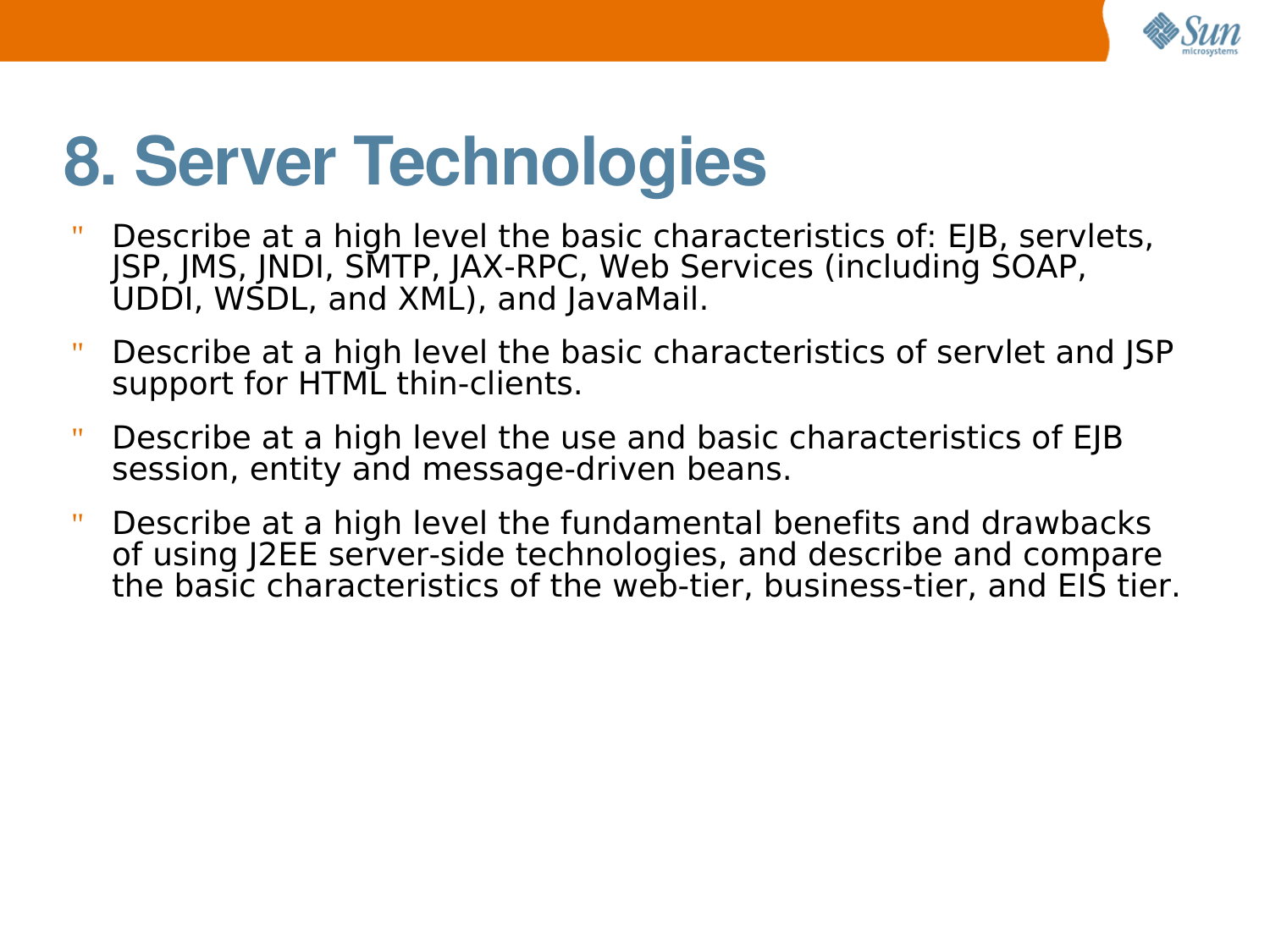

#### **Certifications Resources**

- Trail: Learning the Java Language
	- > java.sun.com/docs/books/tutorial/java/index.html
- " UML for the Java Associate
	- > hfoobook.com/pdf/hfoo-associateuml.pdf
- J2EE Specification, Section 2.6
	- > java.sun.com/j2ee/j2ee-1\_4-fr-spec.pdf
- " JavaRanch SCJA FAQ
	- > faq.javaranch.com/view?ScjaFaq
- " Student Developers, Certification Session
	- > developers.sun.com/students/certification.jsp
- " Certification Learning Paths
	- > sun.com//training/certification/resources/paths.html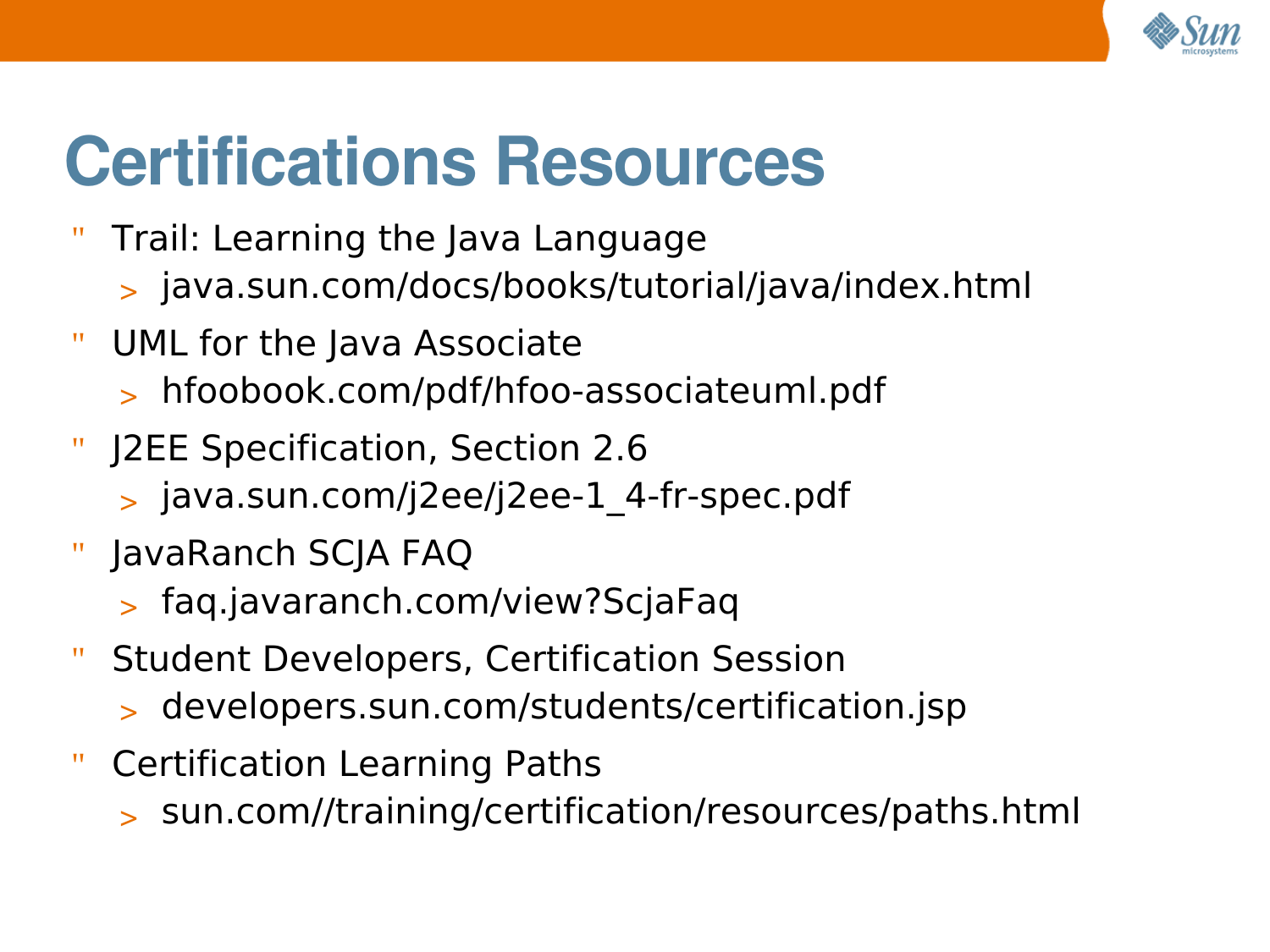

#### **Free Mock Exams**

- " WGS-PREX-J019C, 150 questions.
	- > Free for Sun Academic Initiative (SAI)
	- > Sun Learning Connection
	- > Also free at uk.sun.com/training/catalog/courses/WGS-PREX-10-QUEST.xml
- " 25 free questions
	- > scja.de/ebook/order.html
- " 10 free questions.
	- > ejavaguru.com/scjafreemockexam.php
- " Caelum mock
	- > caelum.com.br/caelummock/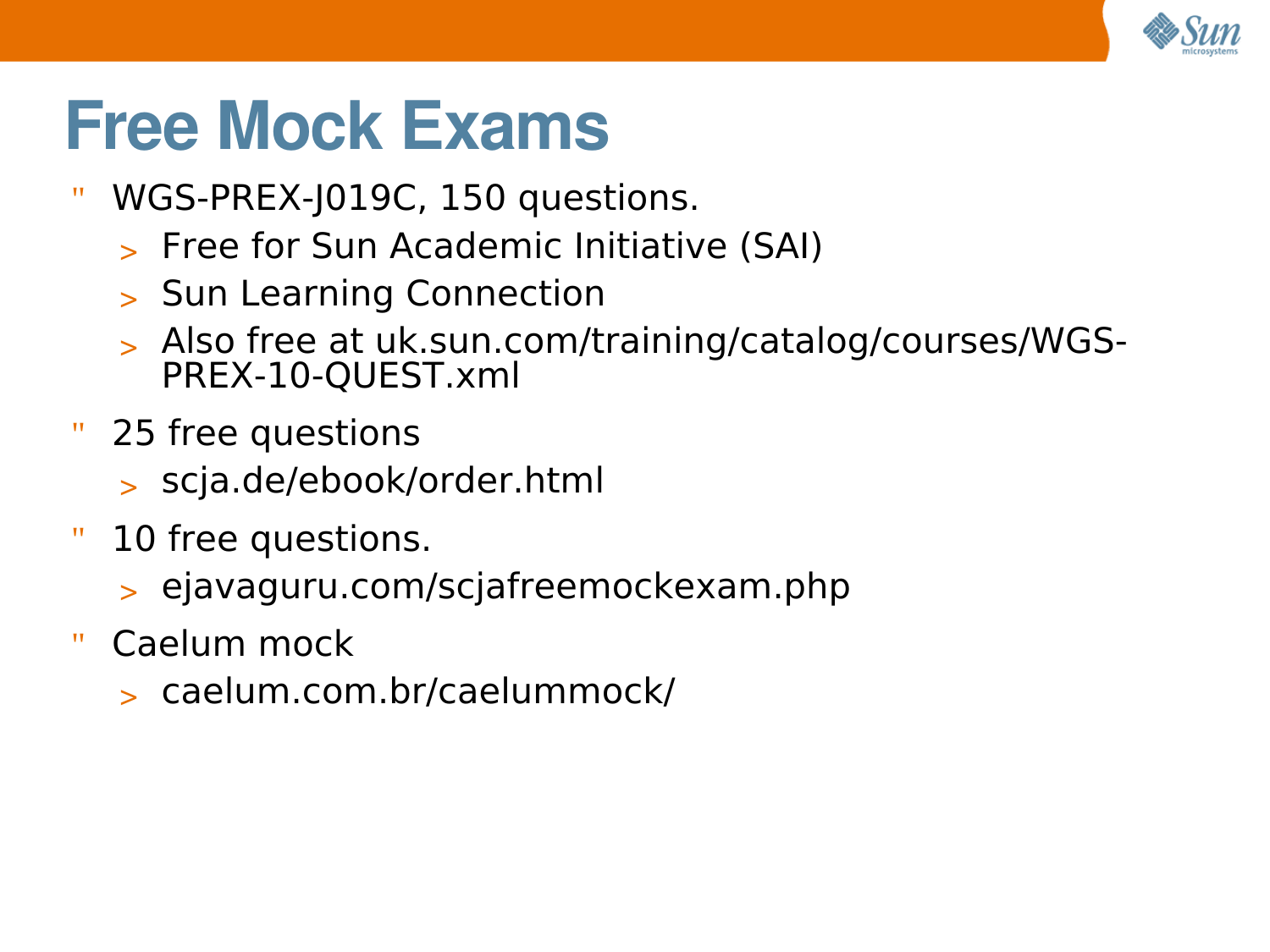

#### **More resources**

- " Local JUG (CEJUG)
- " Java Students Groups
- " Books
- " Mock Exams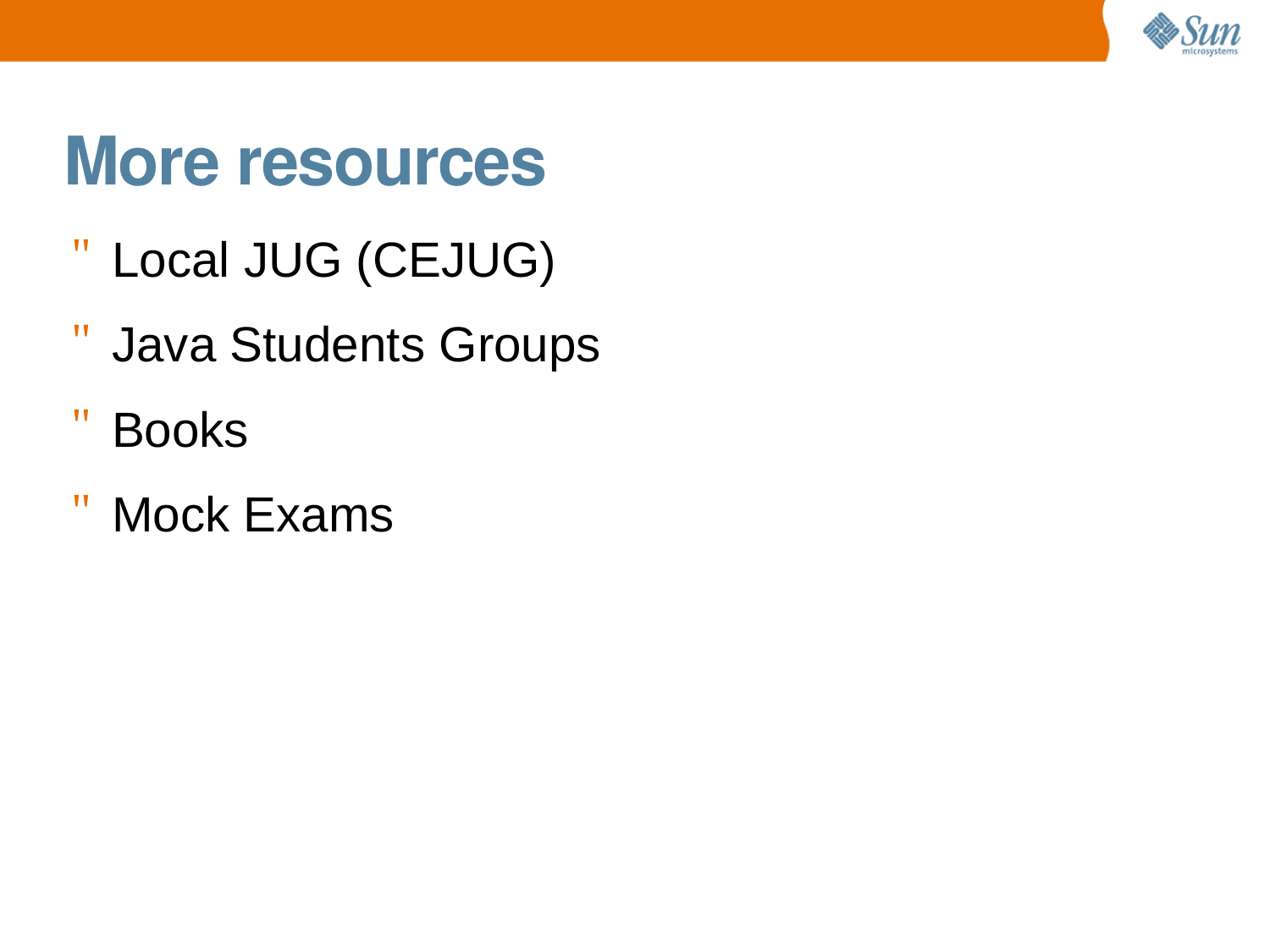

### **How get discounts?**

- " Sun Academic Initiative (SAI)
- " Local JUG Initiatives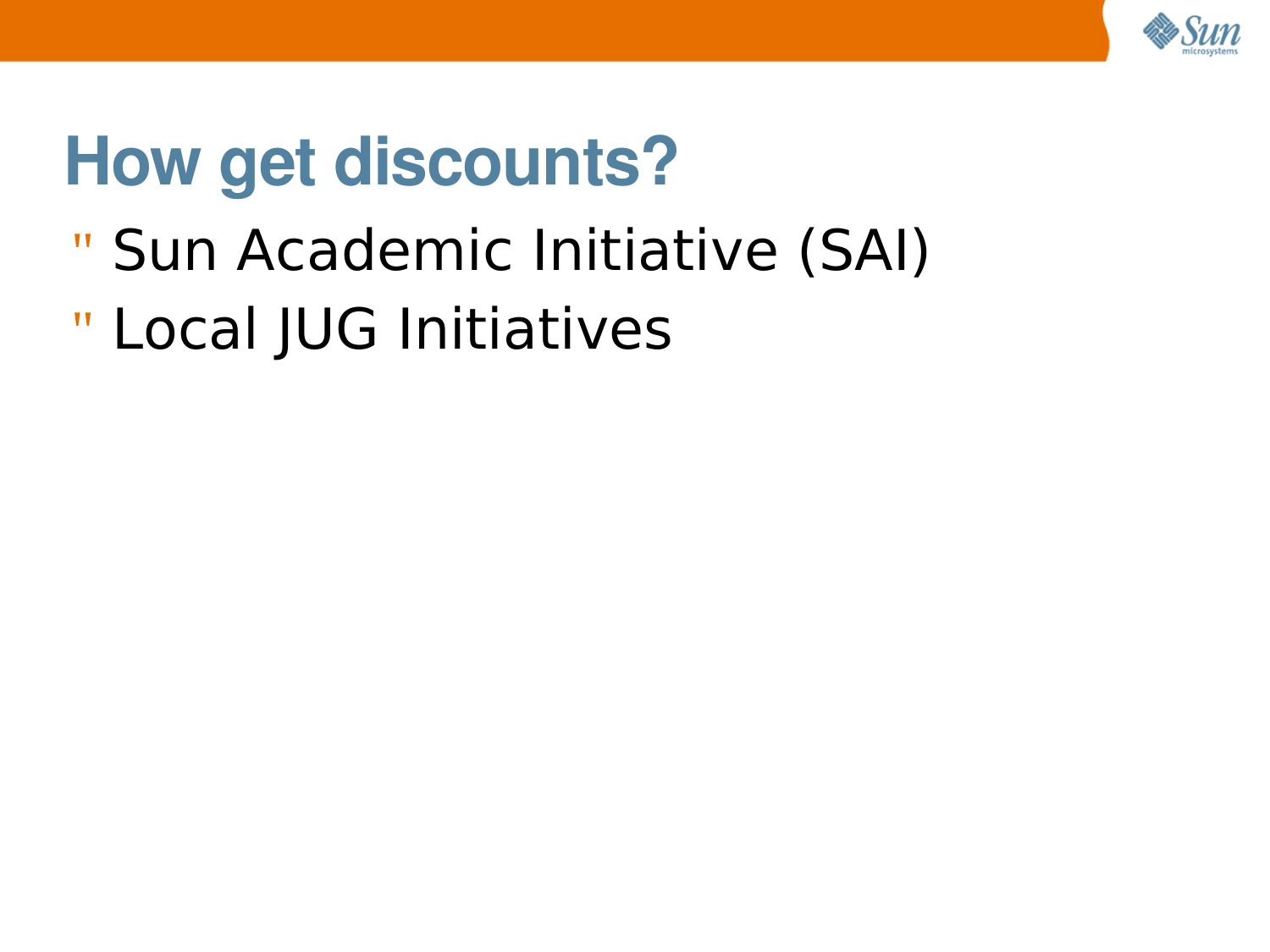



#### Let's try some typical SCJA questions now.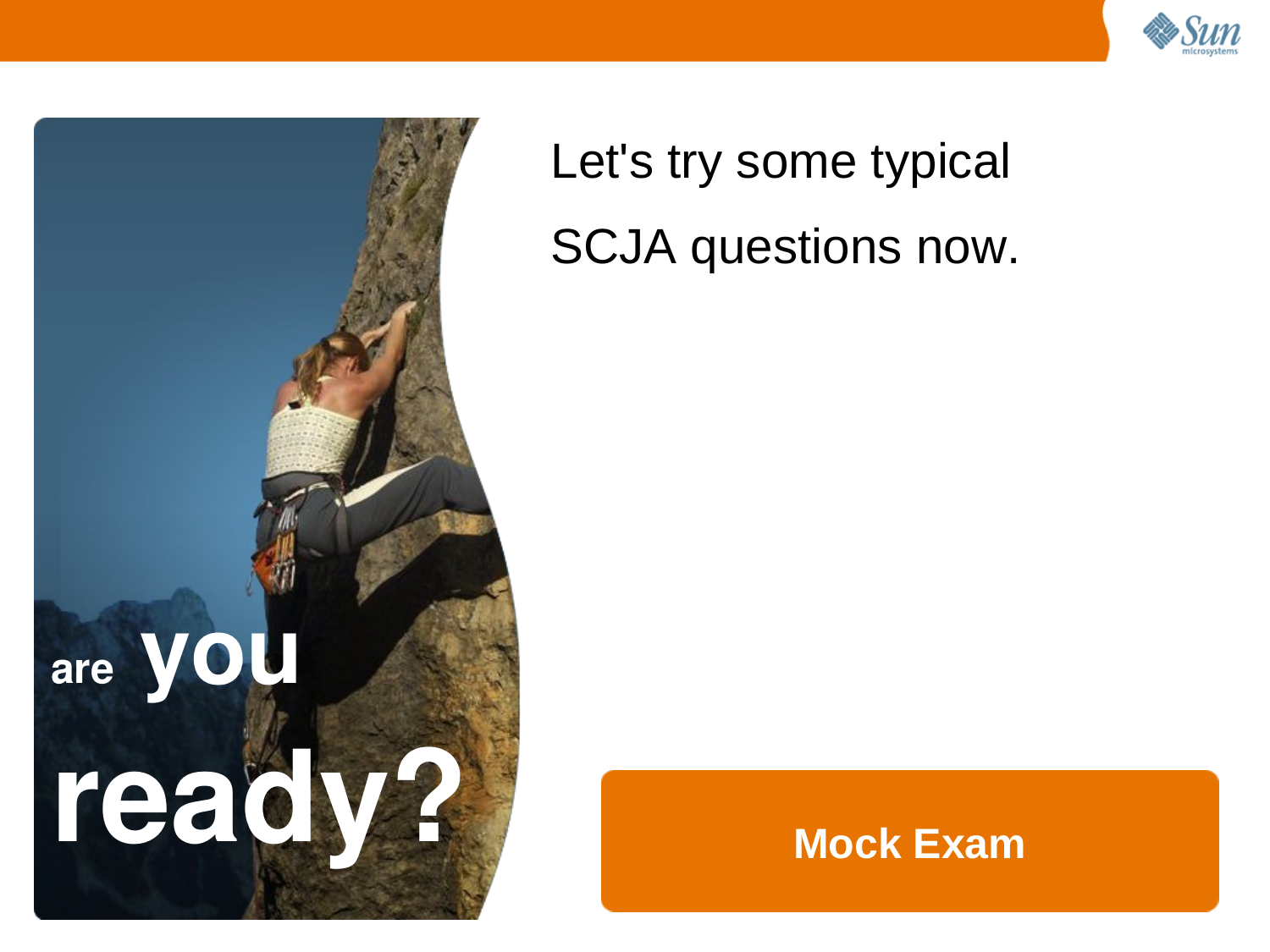

Select the correct setter and getter method for the property speed according to the JavaBeans convention.

```
public class Question {
     private int count;
}
```
Select all correct answers:

- **A)** public void setCount(int count) { this.count=count; }
- **B)** public int setCount(int count) { return this.count; }
- **C)** public void getCount(int count) { this.count=count; }
- **D)** public int getCount() { return this.count; }
- **E)** public int setCount() { return this.count; }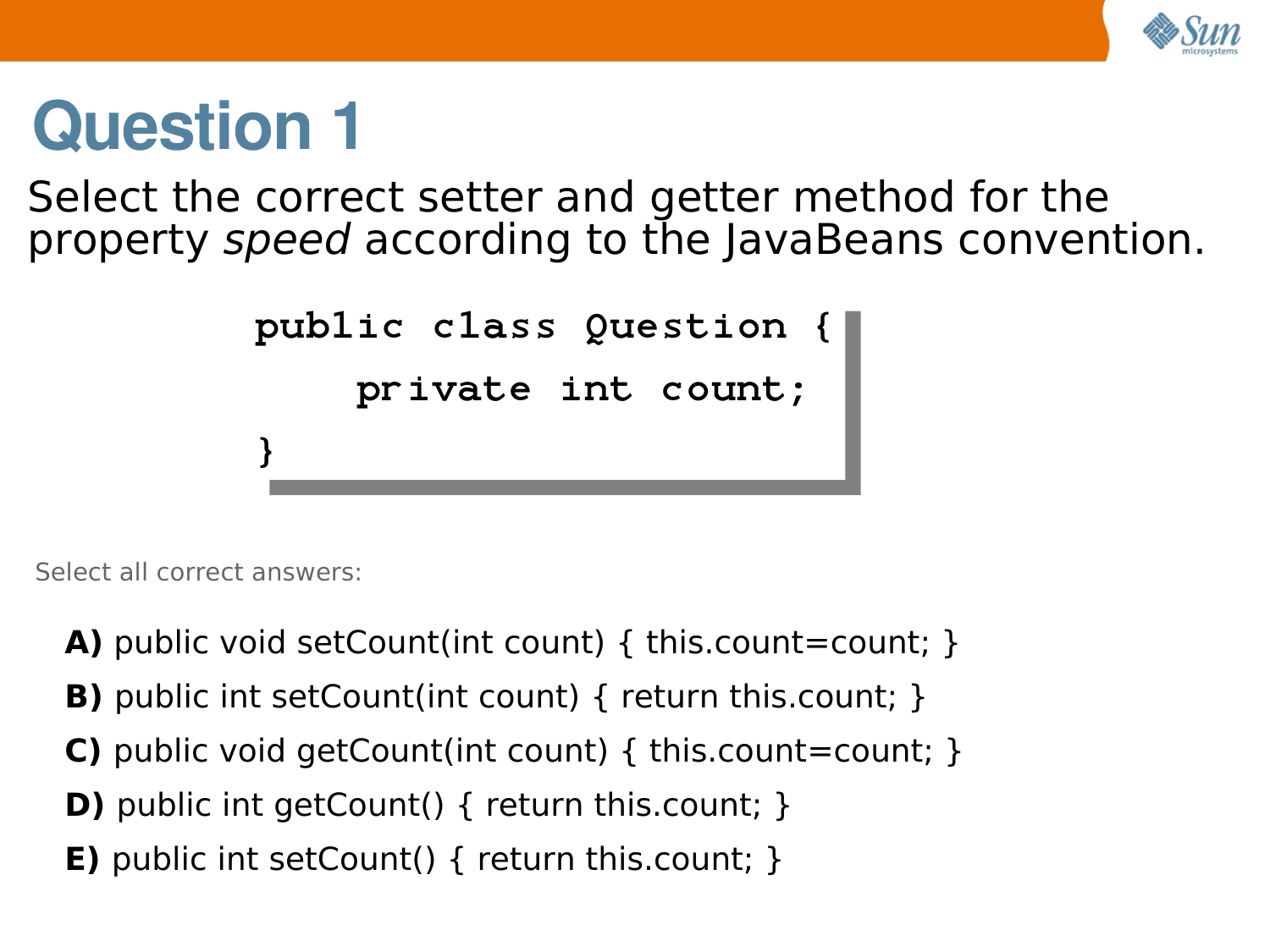

#### Object created using new is placed on

Select the correct answer

- **A)** Stack
- **B)** Queue
- **C)** Heap
- **D)** None of the above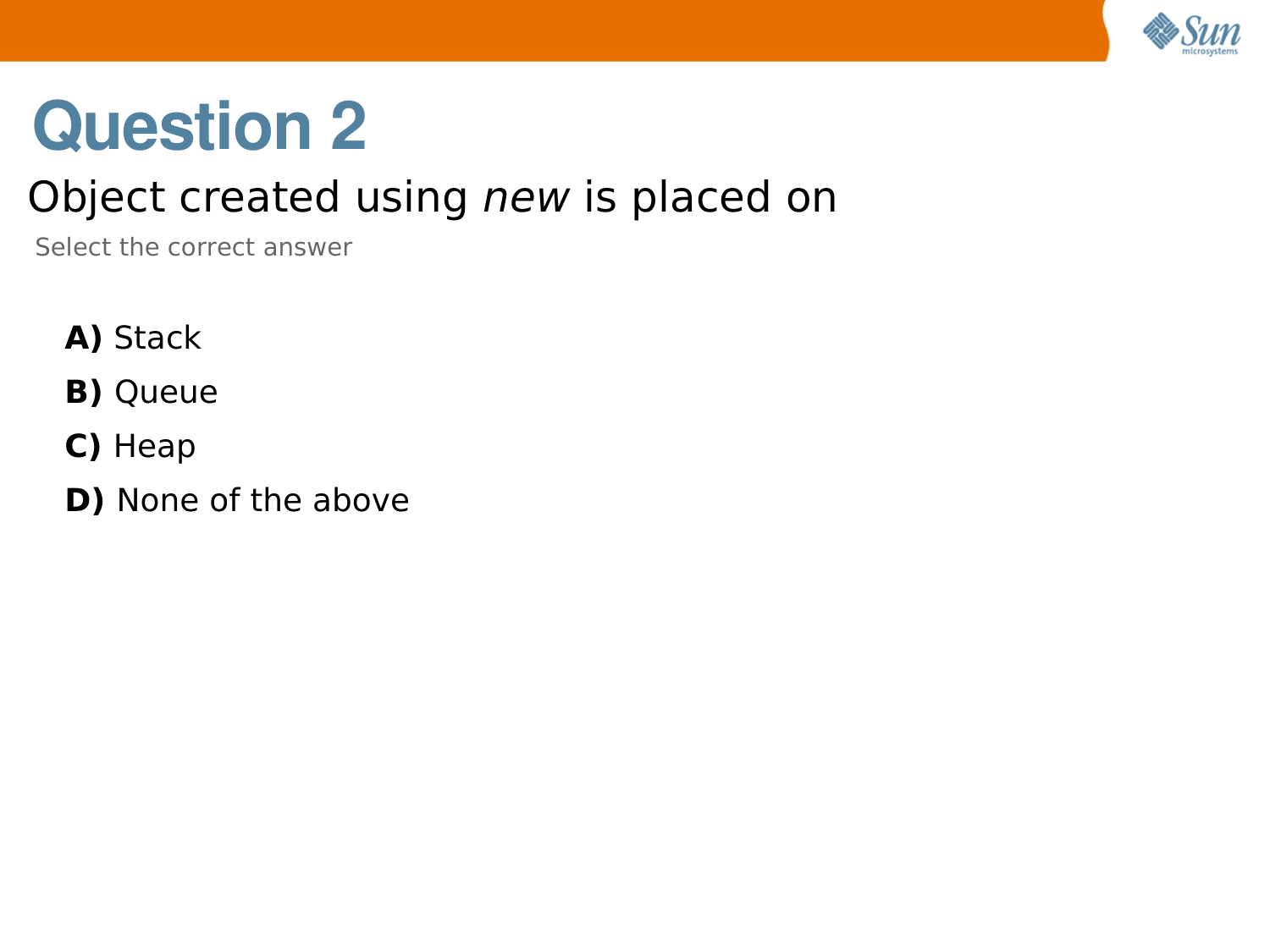

#### Which two are true?



Select two correct answers

- **A)** Every Flurb contains a reference to itself.
- **B)** Every Flurb is associated with exactly one Flurb.
- **C)** There can only be one instance of the Flurb class.
- **D)** There must always be an even number of Flurb instances.
- **E)** A Flurb can be associated with itself, but it also could be associated with a different Flurb.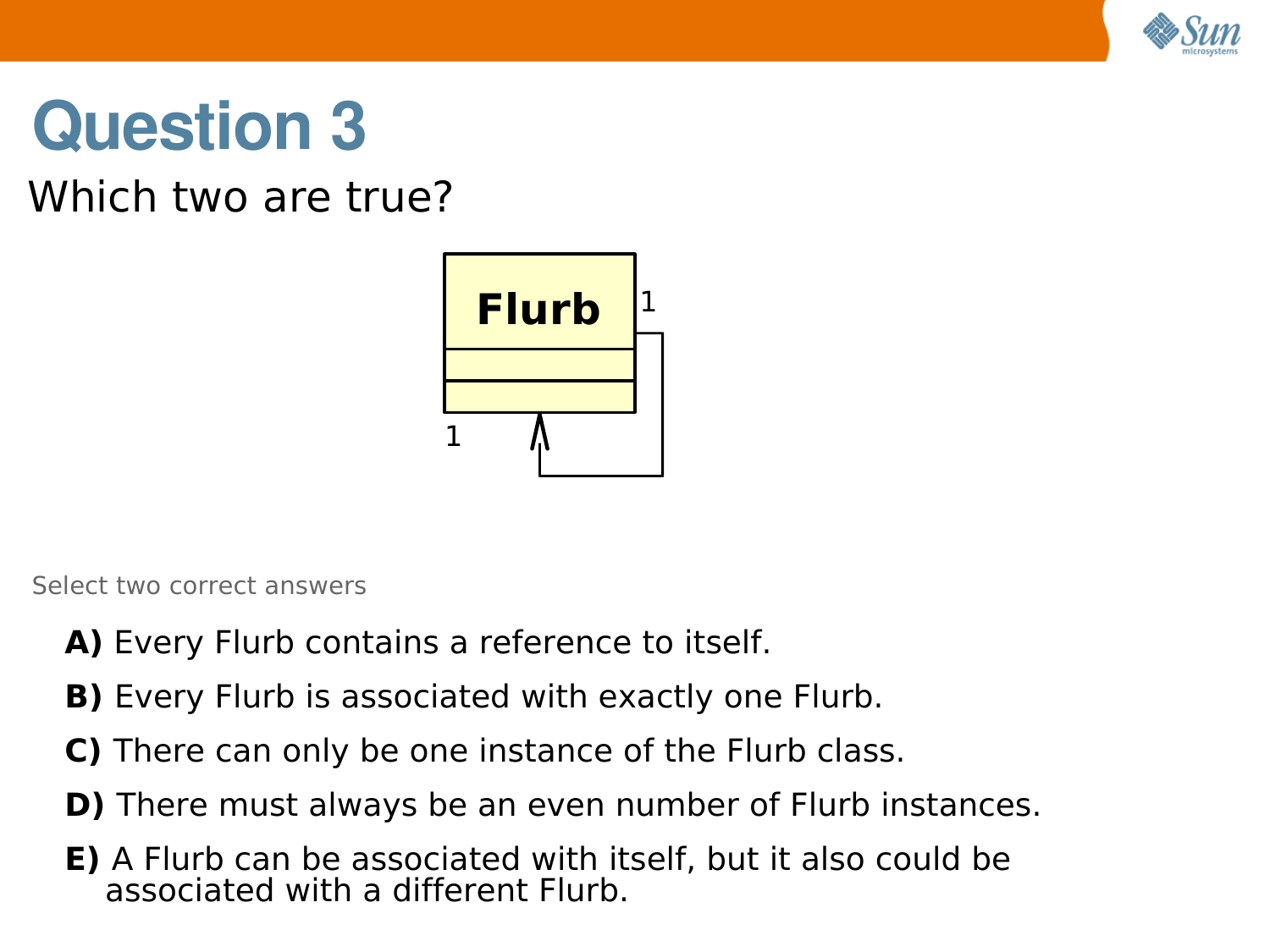

#### Which two compile without error?

Select two correct answers

- **A)** boolean  $b = 0$ ;
- **B)** float  $f = 3.14$ ;
- **C)** double  $d = 1000$ ;
- **D)** char  $c = \sqrt{u0078}$ ;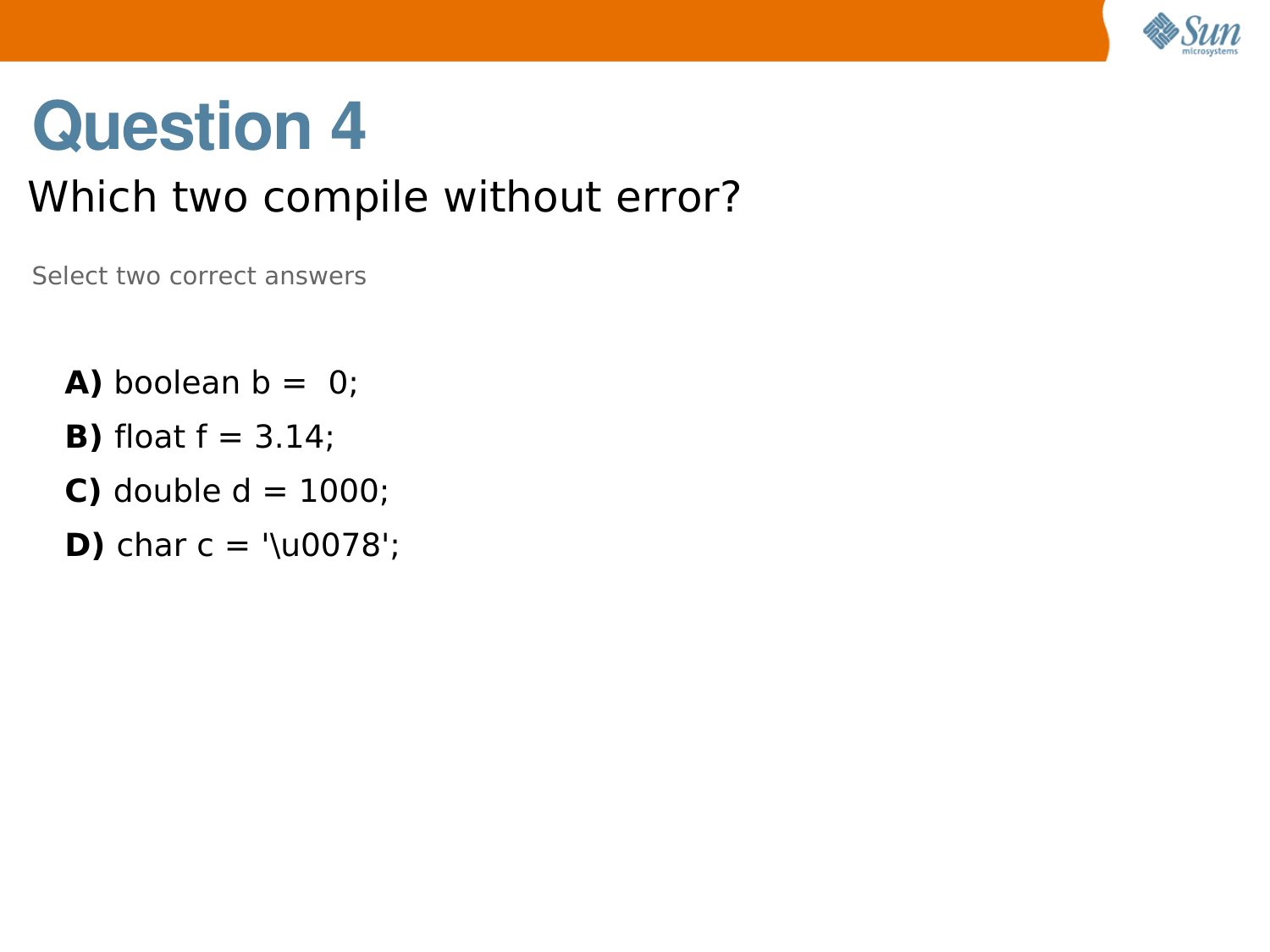

#### Which two are true?

Select two correct answers

- **A)** J2EE includes the MIDP API.
- **B)** J2EE application developers need J2SE.
- **C)** J2EE includes servlet APIs and EJB APIs.
- **D)** J2EE applications depend on web servers.
- **F)** J2EE runs on consumer and embedded devices.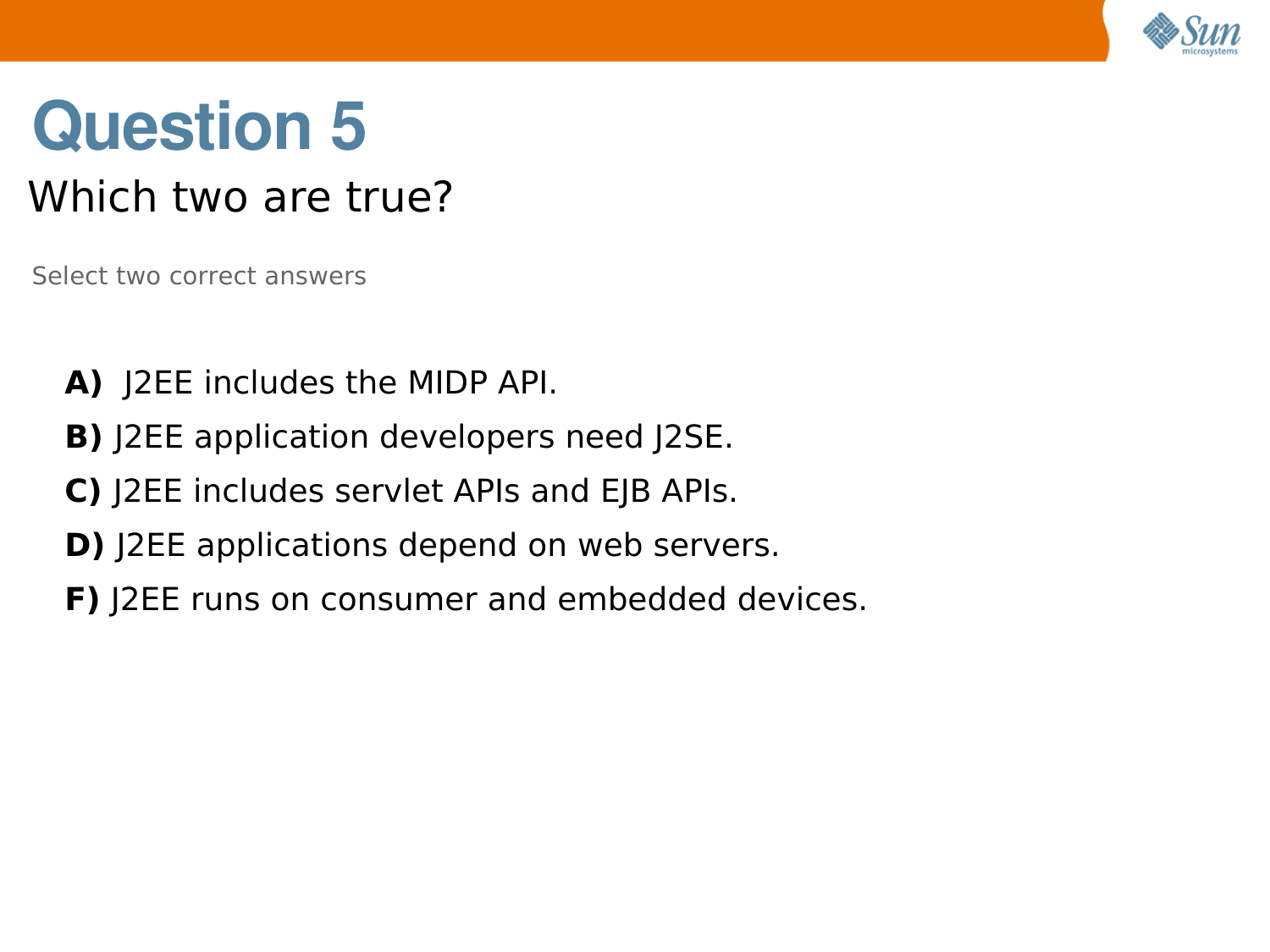

#### **Answers**

- " **Question 1:** A, D.
- " **Question 2:** C.
- " **Question 3:** B, E.
- " **Question 4:** C, D.
- " **Question 5:** B, C.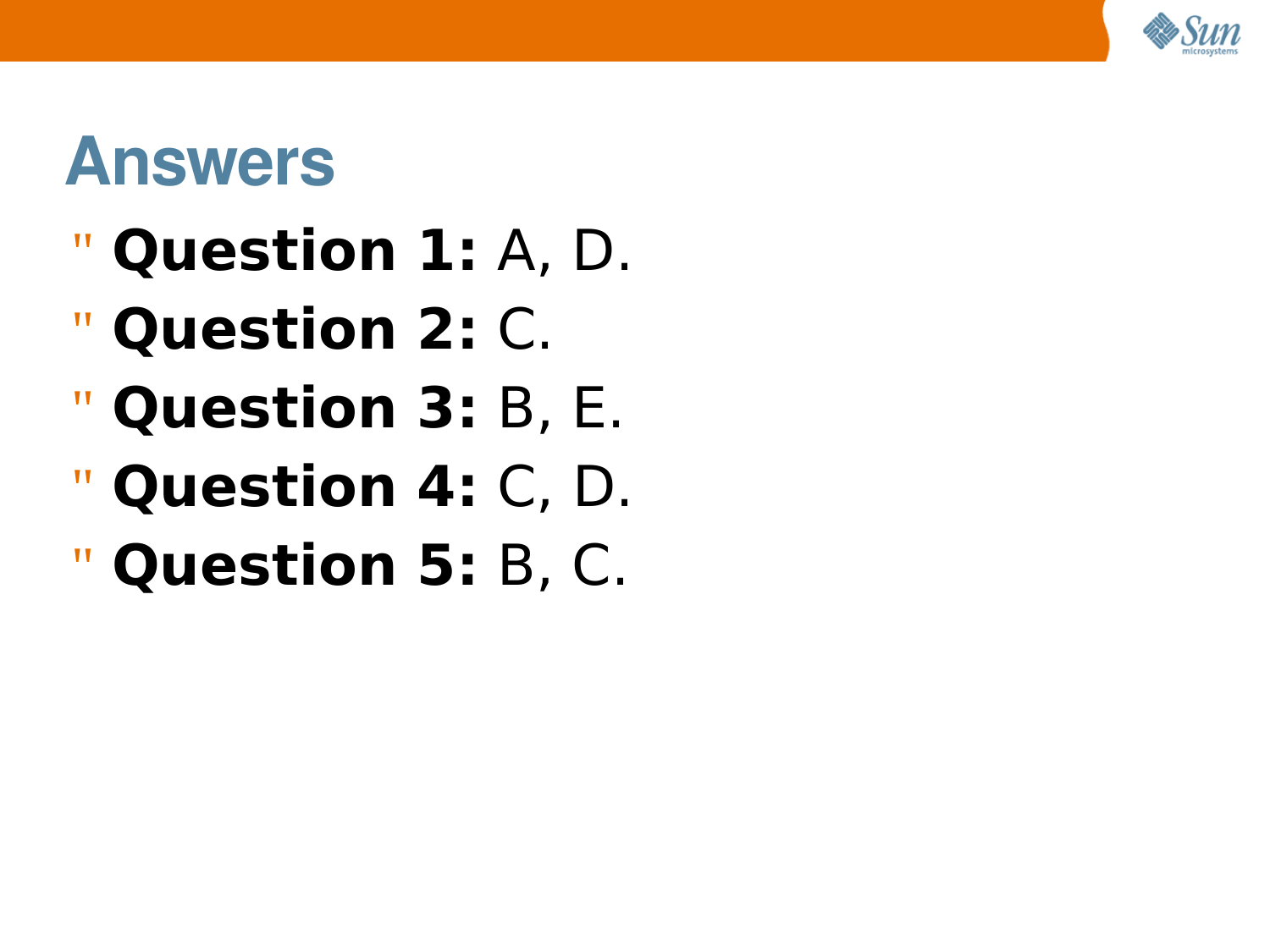

# **? Questions? ?**

**?**